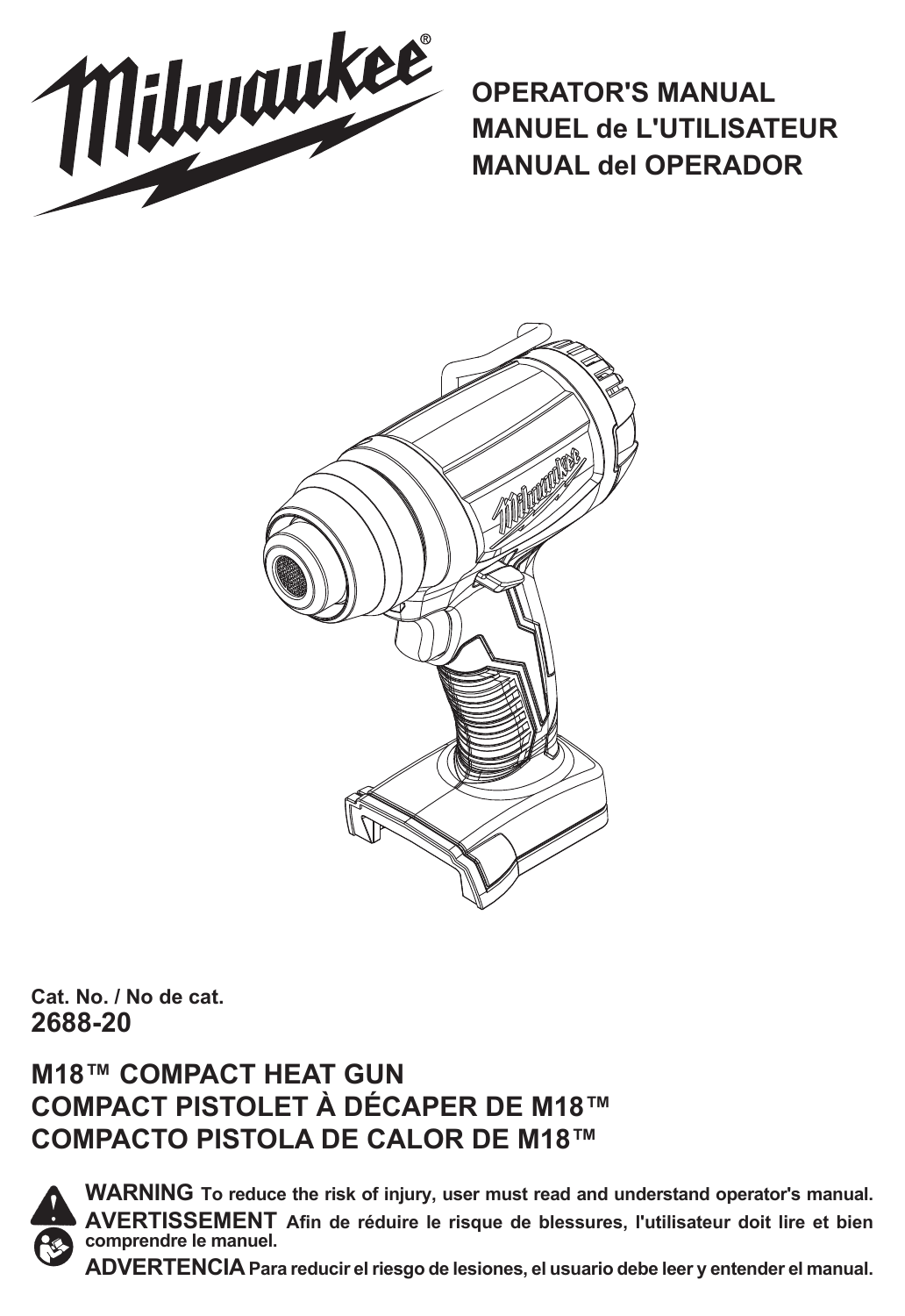#### *GENERAL POWER TOOL SAFETY WARNINGS*

**WARNING Read all safety warnings, instruc-tions, illustrations and specifications provided with this power tool.** Failure to follow all instructions listed below may result in electric shock, fire and/or serious injury. **Save all warnings and instructions for future reference.**  The term "power tool" in the warnings refers to your mains-operated (corded) power tool or battery-operated (cordless) power tool.

#### *WORK AREA SAFETY*

- **•Keep work area clean and well lit.** Cluttered or dark areas invite accidents.
- **•Do not operate power tools in explosive atmo- spheres, such as in the presence of flammable liquids, gases or dust.** Power tools create sparks which may ignite the dust or fumes.
- **•Keep children and bystanders away while operating a power tool.** Distractions can cause you to lose control.

#### *ELECTRICAL SAFETY*

- **•Avoid body contact with earthed or grounded surfaces, such as pipes, radiators, ranges and refrigerators.** There is an increased risk of electric shock if your body is earthed or grounded.
- **•Indoor Use. Do not expose power tools to rain or wet conditions.** Water entering a power tool will increase the risk of electric shock.

#### *PERSONAL SAFETY*

- **•Stay alert, watch what you are doing and use common sense when operating a power tool. Do not use a power tool while you are tired or under the influence of drugs, alcohol or medication.** A moment of inattention while operating power tools may result in serious personal injury.
- **•Use personal protective equipment. Always wear eye protection.** Protective equipment such as a dust mask, non-skid safety shoes, hard hat or hearing protection used for appropriate conditions will reduce personal injuries.
- **•Prevent unintentional starting. Ensure the switch is in the off-position before connecting to power source and/or battery pack, picking up or carrying the tool.** Carrying power tools with your finger on the switch or energizing power tools that have the switch on invites accidents.
- **•Do not overreach. Keep proper footing and balance at all times.** This enables better control of the power tool in unexpected situations.
- **•Dress properly. Do not wear loose clothing or jewelry. Keep your hair and clothing away from moving parts.** Loose clothes, jewelry or long hair can be caught in moving parts.
- **•If devices are provided for the connection of dust extraction and collection facilities, ensure these are connected and properly used.** Use of dust collection can reduce dust-related hazards.
- **•Do not let familiarity gained from frequent use of tools allow you to become complacent and ignore tool safety principles.** A careless action can cause severe injury within a fraction of a second.

### *POWER TOOL USE AND CARE*

**•Do not force the power tool. Use the correct power tool for your application.** The correct power tool will do the job better and safer at the rate for which it was designed.

**•Do not use the power tool if the switch does not turn it on and off.** Any power tool that cannot be controlled with the switch is dangerous and must be repaired.

**•Disconnect the plug from the power source and/ or remove the battery pack, if detachable, from the power tool before making any adjustments, changing accessories, or storing power tools.**  Such preventive safety measures reduce the risk of starting the power tool accidentally.

**•Store idle power tools out of the reach of children and do not allow persons unfamiliar with the power tool or these instructions to operate the power tool.** Power tools are dangerous in the hands of untrained users.

**•Maintain power tools and accessories. Check for misalignment or binding of moving parts, breakage of parts and any other condition that may affect the power tool's operation. If damaged, have the power tool repaired before use.** Many ac- cidents are caused by poorly maintained power tools.

- **•Use the power tool, accessories and tool bits etc. in accordance with these instructions, taking into account the working conditions and the work to be performed.** Use of the power tool for operations different from those intended could result in a hazardous situation.
- **•Keep handles and grasping surfaces dry, clean and free from oil and grease.** Slippery handles and grasping surfaces do not allow for safe handling and control of the tool in unexpected situations.

#### *BATTERY TOOL USE AND CARE*

**•Recharge only with the charger specified by the manufacturer.** A charger that is suitable for one type of battery pack may create a risk of fire when used with another battery pack.

- **•Use power tools only with specifically designated**  battery packs. Use of any other battery packs may create a risk of injury and fire.
- **•When battery pack is not in use, keep it away from other metal objects, like paper clips, coins, keys, nails, screws or other small metal objects, that can make a connection from one terminal to another.** Shorting the battery terminals together may cause burns or a fire.
- **•Under abusive conditions, liquid may be ejected**   $f$  cidentally occurs, flush with water. If liquid **contacts eyes, additionally seek medical help.**  Liquid ejected from the battery may cause irritation or burns.
- **•Do not use a battery pack or tool that is dam- aged or modified.** Damaged or modified batteries may exhibit unpredictable behavior resulting in fire, explosion or risk of injury.

**•Do not expose a battery pack or tool to fire or excessive temperature.** Exposure to fire or tem-<br>perature above 265°F (130°C) may cause explosion. **•Follow all charging instructions and do not charge the battery pack or tool outside the temperature range specified in the instructions.** Charging improperly or at temperatures outside the specified range may damage the battery and increase the risk of fire.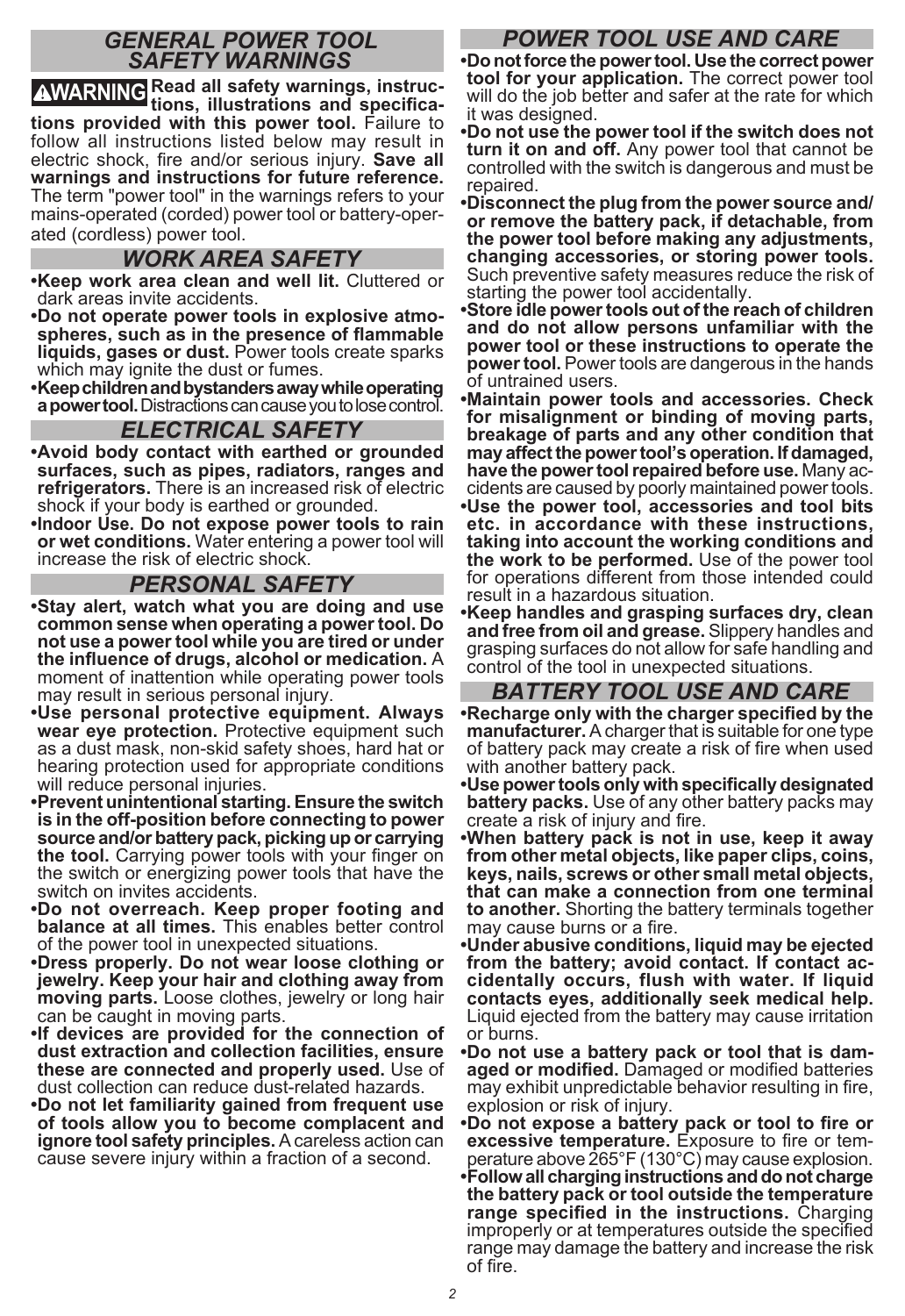#### *SERVICE*

**•Have your power tool serviced by a qualified repair person using only identical replacement parts.** This will ensure that the safety of the power tool is maintained. **•Never service damaged battery packs.** Service of battery packs should only be performed by the manufacturer or authorized service providers.

### *SPECIFIC SAFETY RULES FOR HEAT GUNS<br>READ THESE INSTRUCTIONS*

**•Know your work environment.** Hidden areas such as behind walls, ceilings, floors, soffit boards and other panels may contain flammable materials that tions. Ignition of these materials may not be readily apparent and could result in property damage and personal injury. Check these areas before applying heat. If in doubt, use an alternate method. Pausing or lingering in one spot may ignite the panel or the material behind it. Keep heat gun moving to avoid excessive temperatures.

- **•Do not direct the heat gun air airflow at clothing, hair or other body parts. Do not use as a hair dryer.** Heat guns can produce 1100°F (593°C) or more of flameless heat at the nozzle. Contact with the air stream could result in personal injury.<br>•Do not use near flammable liquids or in explo-
- $sive$  atmospheres, such as in the presence of **fumes, gases or dust.** The flameless heat from the heat gun may ignite the dust or fumes. Remove materials or debris that may become ignited from work area.
- **•Shield materials around the heated area** to pre- vent property damage or fire.

**•Keep a fire extinguisher nearby.** Heat guns may ignite flammable materials left in the work area.

- **•WARNING! Hot Surfaces. Always hold the heat gun by the plastic enclosure. Do not touch nozzle, accessory tips or store heat gun until the nozzle has cooled to room temperature.** The metal nozzle requires approximately 20 minutes to cool before it can be touched. Contact with the nozzle or accessory tip could result in personal injury. Place the heat gun in a clear area away from combustible materials while cooling to prevent flam- mable materials from igniting.
- **•Do not cut off airflow by placing nozzle too close to workpiece.** Keep intake vents clean and clear of obstructions. Restricting airflow may cause the heat gun to overheat.
- **•Place the heat gun on a stable, level surface when not hand held.**
- **•Do not leave the heat gun unattended while run- ning or cooling down.** Inattention invites accidents. **•Store indoors in a dry location.** Do not expose to
- rain or moisture.
- **•Do not direct airflow directly on glass.** The glass may crack and could result in property damage or personal injury.
- **•Maintain labels and nameplates.** These carry important information. If unreadable or missing, contact a MILWAUKEE service facility for a free replacement.
- **• AWARNING** Some dust created by power sanding, and other construction activities contains chemicals known to cause cancer, birth defects or other reproductive harm. Some examples of these chemicals are: •lead from lead-based paint

•crystalline silica from bricks and cement and other masonry products, and

•arsenic and chromium from chemically-treated lumber.

Your risk from these exposures varies, depending on how often you do this type of work. To reduce your exposure to these chemicals: work in a well ventilated area, and work with approved safety equipment, such as those dust masks that are specially designed to filter out microscopic particles.

#### *IMPORTANT SAFETY INSTRUCTIONS FOR REMOVING PAINT*

**WARNING Use extreme care when stripping paint. Peelings, residue and vapors of paint may contain lead, which is POISONOUS. Pre-1977 paint may contain lead and paint made before 1950 is likely to contain lead. Hand to mouth contact with paint peelings or residue from pre-1977 paint may result in lead ingestion. Exposure to even low levels of lead can cause irreversible brain and nervous system damage. Young and unborn children are especially vulnerable to lead poisoning. DO NOT REMOVE LEAD-BASED PAINT WITH A HEAT GUN. Before beginning your work, determine whether the paint you are removing contains lead. A local health department or a professional who uses a paint analyzer can check the paint for lead content. LEAD-BASED PAINT SHOULD BE REMOVED ONLY BY A PROFESSIONAL.**

#### *Persons removing paint should follow these guidelines:*

**•Work in a well ventilated area.** If possible, move dows and place an exhaust fan in a window. Be sure the fan is moving air from inside to outside. Proper ventilation will reduce the risk of inhaling chemicals found in the fumes or dust created by using a heat gun.

**•Remove or cover any carpets, rugs, furniture, clothing, cooking utensils and air ducts** to pre- vent property damage from the paint peelings.

**•Place drop cloths in the work area to catch paint scrapings. Wear protective clothing** such as hats, extra work shirts and overalls. Paint scrapings may contain chemicals that are hazardous.

**•Work in one room at a time.** Remove furnishings or cover them and place in the center of the room. Seal doorways with drop cloths to seal work area from the rest of the building.

**•Children, pregnant or potentially pregnant women, and nursing mothers should not be near work area** until all work is completed and work area is cleaned thoroughly.

- **•Wear a dust respirator mask or a dual filter (dust and fume) respirator mask** which has been approved by the Occupational Safety and Health Administration (OSHA), the National Institute of Safety and Health (NIOSH), or the United States Bureau of Mines. These masks and replaceable filters are readily available at major hardware stores. Be sure the mask fits. Beards and facial hair may keep masks from sealing properly. Change filters often. DISPOSABLE PAPER MASKS ARE NOT ADEQUATE.
- **•Use caution when operating the heat gun.** Keep the heat gun moving to prevent excessive tempera- tures. Excessive heat can cause paint and other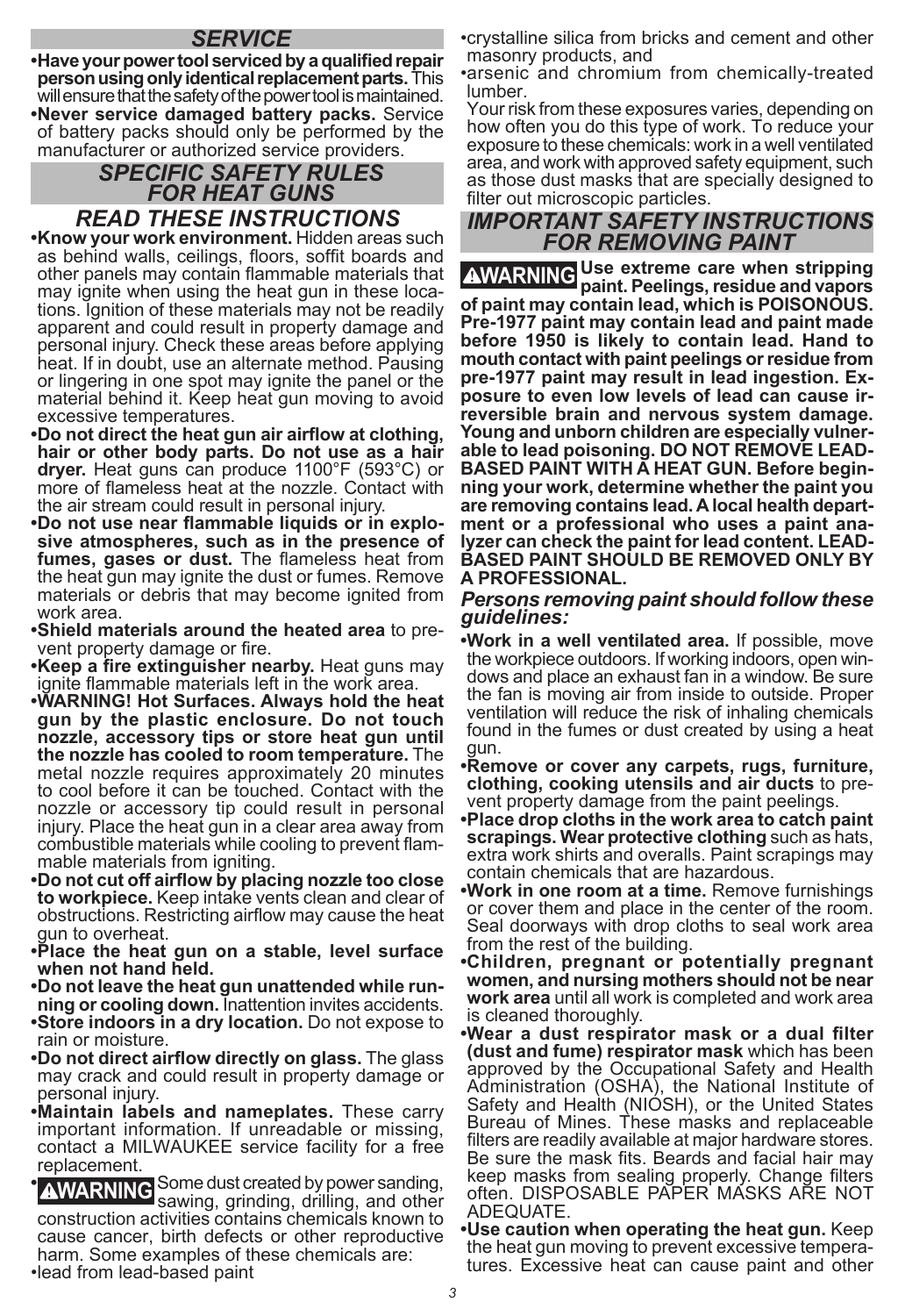materials to burn and cause fumes, which may be inhaled by the operator.

- **•Keep work environment clean.** Keep food and drink away from work area. Wash hands, arms and face and rinse mouth before eating and drinking. Do not smoke, or chew gum or tobacco in the work area. Paint scrapings and dust created from removing paint may contain chemicals that are hazardous.
- **•Clean up all paint scraping and dust. DO NOT SWEEP, DRY DUST OR VACUUM.** Wet mop floors.<br>Use a wet cloth to clean all walls, sills and other surfaces where paint and dust have accumulated. Use a high phosphate detergent, trisodium phosphate (TSP), or a trisodium phosphate substitute to clean and mop the work area.
- **•Dispose of paint scrapings properly.** Following each work session, place paint scrapings in a double plastic bag, close it with tape or twist ties and dispose.
- **•Remove protective clothing and work shoes in the work area to avoid transferring dust to other parts of the building.** Wash work clothes separately. Wipe shoes off with a wet rag that is then washed with the work clothes. Wash hair and body thoroughly with soap and water.

#### *SAVE THESE INSTRUCTIONS SYMBOLOGY*

Direct Current

Volts

**UL Listing for Canada and U.S.** 

#### *SPECIFICATIONS*

| Recommended Ambient |  |
|---------------------|--|
|                     |  |

#### *FUNCTIONAL DESCRIPTION*



#### *ASSEMBLY*

**WARNING Recharge only with the charger specified for the battery. For specific charging instructions, read the operator's manual supplied with your charger and battery.**

#### **Removing/Inserting the Battery**

To **remove** the battery, push in the release buttons and pull the battery pack away from the tool.

**WARNING Always remove battery pack before changing or removing accessories.** To **insert** the battery, slide the pack into the body

of the tool. Make sure it latches securely into place.

**WARNING Only use accessories specifically recommended for this tool. Others may be hazardous.**

**To reduce the risk of injury, do not remove or attach accessory tips until tool has cooled to room temperature.** 

#### **Installing/Removing Nozzles**

- 1. To **install**, slide the nozzle onto the heat gun nose and twist it into place.
- 2. Adjust distance from work and length of application as necessary.
- 3. To **remove**, allow tool to cool to room temperature, then twist and pull the nozzle away from tool.

#### *OPERATION*

**WARNING To reduce the risk of injury, always unplug tool before attaching or removing accessories or making adjustments. Use only specifically recommended accessories. Others may be hazardous.**

**To reduce the risk of injury, always wear safety goggles or glasses with side shields.**

**To reduce the risk of injury, do not remove or attach accessory tips until tool has cooled to room temperature.** 

#### **Turning On/Off**

The proper amount of heat for each application depends on the distance between the nozzle and workpiece, and the length of time heat is applied. Experiment with scrap materials. Be cautious when working until the proper combination of distance and time of application has been obtained. Use a back<br>and forth motion when applying heat unless concentrated heat is desirable. When done, place the tool upright on a flat surface, so the heat gun won't tip to allow the nozzle to cool.

- 1. To turn the tool **ON**, press the lock-off trigger down and pull the trigger.
- 2. To turn the tool **OFF**, release the trigger.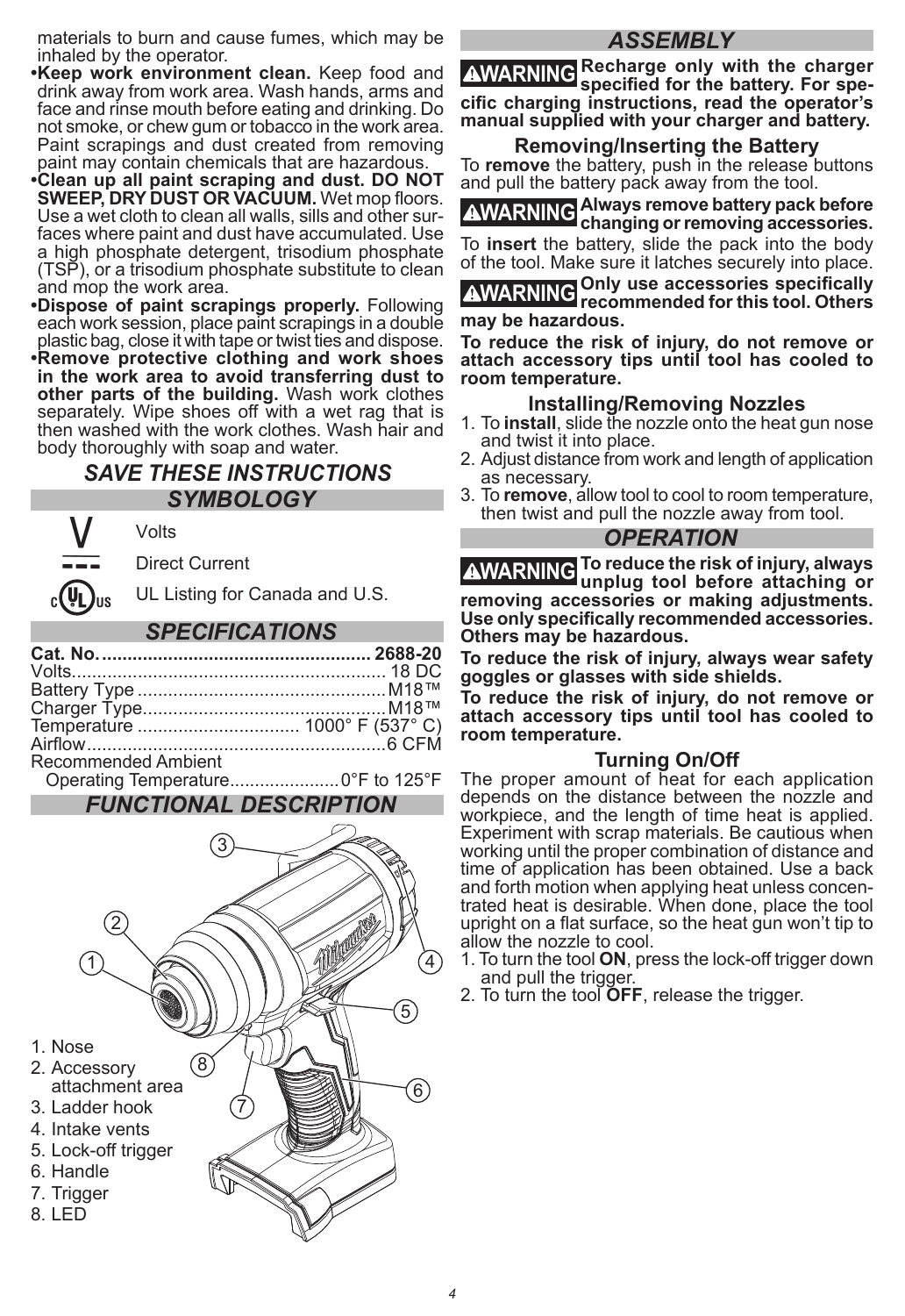#### *APPLICATIONS*

### **WARNING To reduce the risk of injury, do not remove or attach accessory tips until tool has cooled to room temperature.**

- *Types of Nozzles*  $ing,$  soft soldering copper pipes, tube shaping and shrinking of shrink tubes.
- **•**Air Reduction Nozzle Intensified, spot directed heat
- for corners, plexiglas bending and soldering. **•**Deflector Nozzle Deflected heat protects glass window panes when removing paint and putty.

**•**Air Spreader Nozzle - Directs heat over large areas for drying, removing paint, floor coverings, and vinyl tops.

#### **Removing Paint**

**WARNING!** Read safety instructions for removing paint before proceeding with paint removal.

- 1. Place nozzle approximately 1" away from work surface.
- 2. Pass nozzle back and forth over a small area of workpiece.
- 3. When paint starts to blister, then remove heat.
- 4. Remove paint using a sharp-edged putty knife.

#### **Heat Shrinking**

- 1. Attach an air reduction or hook nozzle to the heat gun.
- 2. To heat shrink tubing, apply heat to the workpiece using a side to side motion until tubing has shrunk. Remove heat immediately.

#### *MAINTENANCE*

**WARNING To reduce the risk of injury, always unplug the charger and remove the battery pack from the charger or tool before performing any maintenance. Never disassemble the tool, battery pack or charger. Contact a MILWAUKEE service facility for ALL repairs.**

#### **Maintaining Tool**

Keep your tool, battery pack and charger in good repair by adopting a regular maintenance program. Inspect your tool for issues such as undue noise, misalignment or binding of moving parts, breakage of parts, or any other condition that may affect the tool operation. Return the tool, battery pack, and charger to a MILWAUKEE service facility for repair. After six months to one year, depending on use, return the tool, battery pack and charger to a MILWAUKEE service facility for inspection.

If the tool does not start or operate at full power with a fully charged battery pack, clean the contacts on erly, return the tool, charger and battery pack, to a MILWAUKEE service facility for repairs.

**WARNING To reduce the risk of personal in-jury and damage, never immerse your tool, battery pack or charger in liquid or allow a liquid to flow inside them.**

#### **Cleaning**

Clean dust and debris from vents. Keep handles clean, dry and free of oil or grease. Use only mild<br>soap and a damp cloth to clean, since certain cleaning agents and solvents are harmful to plastics and other insulated parts. Some of these include gasoline, turpentine, lacquer thinner, paint thinner, chlorinated cleaning solvents, ammonia and household detergents containing ammonia. Never use flammable or combustible solvents around tools.

#### **Repairs**

For repairs, return the tool, battery pack and charger to the nearest service center.

#### *ACCESSORIES*

**WARNING Use only recommended accesso-ries. Others may be hazardous.** For a complete listing of accessories, go online to www.milwaukeetool.com or contact a distributor.

#### *SERVICE - UNITED STATES* **1-800-SAWDUST (1.800.729.3878)** Monday-Friday, 7:00 AM - 6:30 PM CST or visit **www.milwaukeetool.com**

Contact Corporate After Sales Service Technical Support with technical, service/repair, or warranty questions.

Email: metproductsupport@milwaukeetool.com

Become a Heavy Duty Club Member at www.milwaukeetool.com to receive important notifications regarding your tool purchases.

#### *SERVICE - CANADA* **Milwaukee Tool (Canada) Ltd 1.800.268.4015**

Monday-Friday, 7:00 AM - 4:30 PM CST or visit www.milwaukeetool.ca

> *LIMITED WARRANTY USA & CANADA*

Every MILWAUKEE power tool\* (see exceptions below) is warranted to the original purchaser only to be free from defects in material and workmanship. Subject to certain exceptions, MILWAUKEE will repair or replace any part on an electric power tool which, after examination, is determined by MILWAUKEE to be defective in material or workmanship for a period of five (5) years\*\* after the date of purchase unless otherwise noted. Return of the power tool to a MILWAUKEE factory Service Center location or MILWAUKEE Authorized Service Station, freight prepaid and insured, is required. A copy of the proof of purchase should be included with the return product. This warranty does not apply to damage that MILWAUKEE determines to be from repairs made or attempted by anyone other than MILWAUKEE authorized personnel, misuse, alterations, abuse, normal wear and tear, lack of

maintenance, or accidents. Normal Wear: Many power tools need periodic parts replacement and service to achieve best performance. This warranty does not cover repair when normal use has exhausted the life of a part including, but not limited to, chucks, brushes, cords, saw shoes, blade clamps, o-rings, seals, bumpers, driver blades, pistons, strikers, lifters, and bumper cover washers.

\*This warranty does not cover Air Nailers & Staplers; Airless Paint Sprayer; Cordless Battery Packs; Gasoline Driven Portable Power Generators; Hand Tools; Hoist – Electric, Lever & Hand Chain; M12™ Heated Gear; Reconditioned Product; and Test & Measurement Products. There are separate and distinct warranties available for these products.

\*\*The warranty period for Job Site Radios, M12™ Power Port, M18™ Power Source, Jobsite Fan and Trade Titan™ Industrial Work Carts is one (1) year from the date of purchase. The warranty period for the<br>Drain Cleaning Cables is two (2) years from the date of purchase. The<br>warranty period for the M18™ Compact Heat Gun is three (3) years from the date of purchase. The warranty period for the LED in the LED Work Light and the LED Upgrade Bulb for the Work Light is the lifetime of the product subject to the limitations above. If during normal use the LED or LED Bulb fails, the part will be replaced free of charge.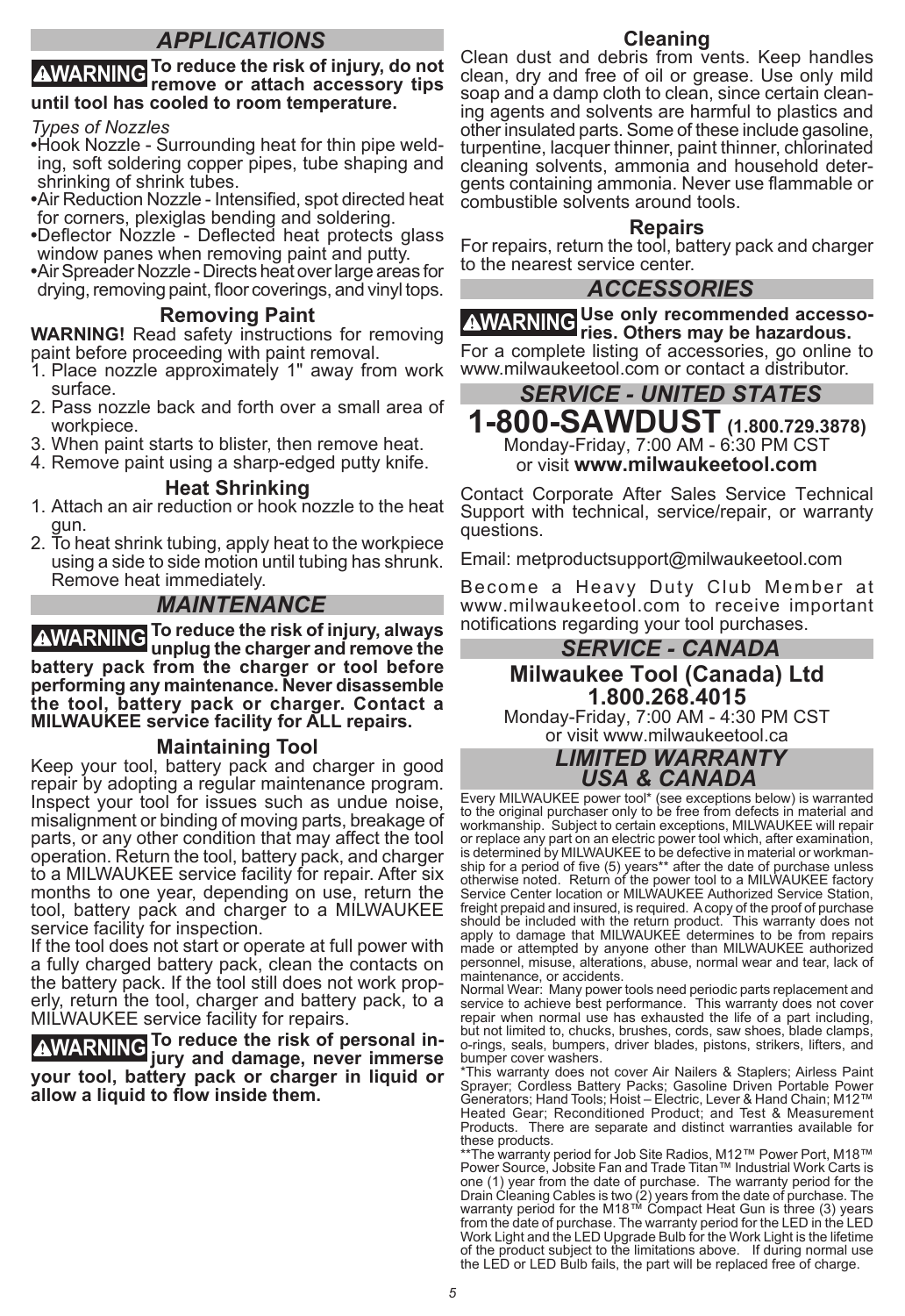Warranty Registration is not necessary to obtain the applicable war-ranty on a MILWAUKEE power tool product. The manufacturing date of the product will be used to determine the warranty period if no proof of purchase is provided at the time warranty service is requested. ACCEPTANCE OF THE EXCLUSIVE REPAIR AND REPLACEMENT REMEDIES DESCRIBED HEREIN IS A CONDITION OF THE CON-TRACT FOR THE PURCHASE OF EVERY MILWAUKEE PRODUCT. IF YOU DO NOT AGREE TO THIS CONDITION, YOU SHOULD NOT PURCHASE THE PRODUCT. IN NO EVENT SHALL MILWAUKEE BE LIABLE FOR ANY INCIDENTAL, SPECIAL, CONSEQUENTIAL OR PUNITIVE DAMAGES, OR FOR ANY COSTS, ATTORNEY FEES, EXPENSES, LOSSES OR DELAYS ALLEGED TO BE AS A CONSE-QUENCE OF ANY DAMAGE TO, FAILURE OF, OR DEFECT IN ANY PRODUCT INCLUDING, BUT NOT LIMITED TO, ANY CLAIMS FOR SOME STATES DO NOT ALLOW THE EX-CLUSION OR LIMITATION OF INCIDENTAL OR CONSEQUENTIAL DAMAGES, SO THE ABOVE LIMITATION OR EXCLUSION MAY NOT APPLY TO YOU. THIS WARRANTY IS EXCLUSIVE AND IN LIEU OF ALL OTHER EXPRESS WARRANTIES, WRITTEN OR ORAL. TO THE EXTENT PERMITTED BY LAW, MILWAUKEE DISCLAIMS ANY IMPLIED WARRANTIES, INCLUDING WITHOUT LIMITATION ANY IMPLIED WARRANTY OF MERCHANTABILITY OR FITNESS FOR A PARTICULAR USE OR PURPOSE; TO THE EXTENT SUCH DISCLAIMER IS NOT PERMITTED BY LAW, SUCH IMPLIED WAR-RANTIES ARE LIMITED TO THE DURATION OF THE APPLICABLE EXPRESS WARRANTY AS DESCRIBED ABOVE. SOME STATES DO NOT ALLOW LIMITATIONS ON HOW LONG AN IMPLIED WAR-RANTY LASTS, SO THE ABOVE LIMITATION MAY NOT APPLY TO YOU, THIS WARRANTY GIVES YOU SPECIFIC LEGAL RIGHTS. AND YOU MAY ALSO HAVE OTHER RIGHTS WHICH VARY FROM STATE TO STATE.

This warranty applies to product sold in the U.S.A. and Canada only. Please consult the 'Service Center Search' in the Parts & Service section of MILWAUKEE's website www.milwaukeetool.com or call 1.800. SAWDUST (1.800.729.3878) to locate your nearest service facility for warranty and non-warranty service on a Milwaukee electric power tool.

#### *LIMITED WARRANTY - MEXICO, CENTRAL AMERICA & CARIBBEAN*

TECHTRONIC INDUSTRIES' warranty is for 5 years since the original purchase date

This warranty card covers any defect in material and workmanship on this Product.

To make this warranty valid, present this warranty card, sealed/ stamped by the distributor or store where you purchased the product, to the Authorized Service Center (ASC). Or, if this card has not been sealed/stamped, present the original proof of purchase to the ASC.

Call toll-free1 01 (800) 030-7777 to find the nearest ASC, for service, parts, accessories or components.

#### **Procedure to make this warranty valid**

Take the product to the ASC, along with the warranty card sealed/ stamped by the distributor or store where you purchased the product, and any faulty piece or component will be replaced without cost for you. We will cover all freight costs relative with this warranty process. **Exceptions**

This warranty is not valid in the following situations

a) When the product is used in a different manner from the end-user quide or instruction manual.<br>b) When the conditions of use are not normal.

c) When the product was modified or repaired by people not authorized by TECHTRONIC INDUSTRIES.

**Note:** If cord set is damaged, it should be replaced by an Authorized Service Center to avoid electric risks.

SERVICE AND ATTENTION CENTER Call to 01 (800) 030-7777

IMPORTED AND COMMERCIALIZED BY

TECHTRONIC INDUSTRIES MEXICO, SA DE CV Av President Masarik #29 piso 7, Col. Polanco V Sección

CP 11560, Deleg. Miguel Hidalgo, CDMX

**Model:**

**Date of Purchase:**

**Distributor or Store Stamp:**

# *RÈGLES DE SÉCURITÉ GÉNÉRALES RELATIVES AUX OUTILS ÉLECTRIQUES*

**AVERTISSEMENT Lire toutes les consignes de sécurité, consignes, illustrations et spécifications fournies avec cet outil électrique.** Ne pas suivre l'ensemble des règles et instructions peut entraîner une électrocution, un incendie ou des blessures graves. **Conserver les règles et les instructions à des fins de référence ultérieure.**  Le terme «outil électrique» figurant dans les avertissements ci-dessous renvoie à l'outil électrique à alimentation par le réseau (à cordon) ou par batterie (sans fil).

#### *SÉCURITÉ DU LIEU DE TRAVAIL*

**•Veillez à ce que l'aire de travail soit propre et bien éclairée.** Le désordre et le manque de lumière favorisent les accidents.

**•Ne pas utiliser d'outils électriques dans des atmosphères explosives, par exemple en présence de liquides, gaz ou poussières inflammables.** Les outils électriques produisent des étincelles risquant d'enflammer les poussières ou vapeurs.

**•S'assurer que les enfants et les curieux se trouvent à une bonne distance au moment d'utiliser un outil électrique.** Les distractions peuvent causer une perte de contrôle.

#### *SÉCURITÉ ÉLECTRIQUE*

**•Éviter tout contact avec des surfaces mises à la terre comme des tuyaux, des radiateurs, des cuisinières et des réfrigérateurs.** Le risque de choc électrique est accru lorsque le corps est mis à la terre.

**•Utilisation en intérieur. Ne pas exposer les outils électriques à l'eau ou l'humidité.** La pénétration d'eau dans ces outils accroît le risque de choc électrique.

#### *SÉCURITÉ INDIVIDUELLE*

**•Rester attentif, prêter attention au travail et faire preuve de bon sens lors de l'utilisation de tout outil électrique. Ne pas utiliser cet appareil en cas de fatigue ou sous l'influence de l'alcool, de drogues ou de médicaments.** Un moment d'inattention pendant l'utilisation d'un outil électrique peut entraîner des blessures graves.

**•Porter l'équipement de protection individuel requis. Toujours porter une protection oculaire.** Selon les conditions, porter aussi un masque antipoussières, des bottes de sécurité antidérapantes, un casque protecteur ou une protection auditive afin de réduire les blessures.

**•Empêcher les démarrages accidentels. S'assurer que la gâchette est en position d'arrêt avant de brancher l'outil à une source de courant, d'insérer la batterie, de le ramasser ou de le transporter.**  Le fait de transporter un outil électrique en gardant le doigt sur la gâchette ou de mettre sous tension un outil électrique lorsque la gâchette est en position de marche favorise les accidents.

**•Ne pas travailler hors de portée. Toujours se tenir bien campé et en équilibre.** Une bonne stabilité procure un meilleur contrôle de l'outil électrique en cas d'imprévus.

**•Porter une tenue appropriée. Ne porter ni vête ments amples, ni bijoux. Garder les cheveux et les vêtements à l'écart des pièces en mouvement.** Les vêtements flottants, les bijoux ou les cheveux longs risquent d'être happés par les pièces en mouvement. **•Si les outils sont équipés de dispositifs de dépous- siérage, s'assurer qu'ils sont connectés et correcte-**

**ment utilisés.** L'utilisation d'un collecteur de poussière permet de réduire les dangers liés à la poussière.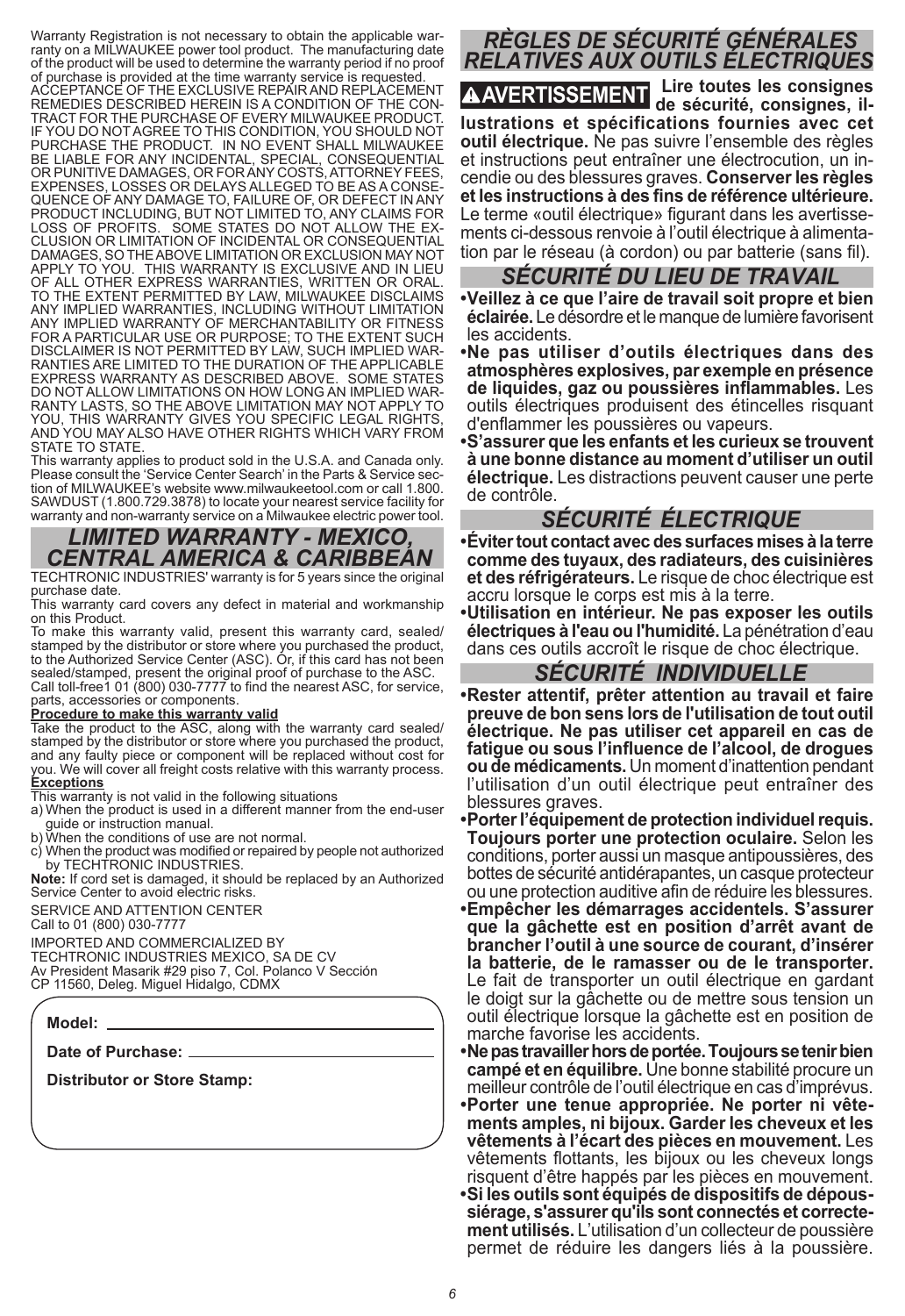**•Ne pas laisser la familiarité avec l'outil acquise par une utilisation fréquente vous rendre suffisant et vous amener à ignorer les règles de sécurité.** Une utilisation négligée peut causer une blessure grave en une fraction de seconde.

# *UTILISATION ET ENTRETIEN DE L'OUTIL ÉLECTRIQUE*

- **trique approprié pour l'application. Un outil électrique** approprié exécutera le travail mieux et de façon moins dangereuse s'il est utilisé dans les limites prévues.
- **•Ne pas utiliser l'outil électrique si le commutateur ne permet pas de le mettre en marche ou de l'arrêter.**  Tout outil électrique qui ne peut pas être contrôlé par son commutateur est dangereux et doit être réparé.
- **•Débrancher l'outil et/ou retirer le bloc-piles, si pos sible, avant d'effectuer des réglages, de changer d'accessoire ou de remiser l'outil.** Ces mesures de sécurité préventives réduisent les risques de démarrage accidentel de l'outil.
- **•Entreposer l'outil électrique hors de la portée des enfants et interdire à quiconque de l'utiliser si la personne ne connaît pas bien le produit ou les instructions.** Les outils électriques sont dangereux dans les mains d'utilisateurs novices.
- **•Entretenir les outils électriques et les accessoires. Vérifier qu'aucune pièce mobile n'est mal alignée ou bloquée, qu'aucune pièce n'est brisée et s'assurer qu'aucun autre problème risque d'affecter le bon fonctionnement de l'outil. En cas de dommages, faire réparer l'outil avant de l'utiliser.** Plusieurs accidents sont causés par des produits mal entretenus.
- **•Utiliser l'outil électrique, les accessoires, les embouts etc. conformément à ces instructions en tenant compte des conditions de travail et de la tâche à effectuer.** L'usage d'un outil électrique pour des applications pour lesquelles il n'est pas conçu peut être dangereux.
- **•Garder les poignées et les surfaces de préhension sèches, propres et exemptes d'huile ou de graisse.**  Des poignées et des surfaces de préhension glissantes ne permettent pas de manipuler et de contrôler l'outil en toute sécurité en cas de situation imprévue.

#### *UTILISATION ET ENTRETIEN DE LA BATTERIE*

- **•Pour recharger le bloc-piles, utiliser seulement le chargeur spécifié par le fabricant.** Un chargeur pouvant convenir à un type de bloc-piles peut entraîner un risque d'incendie lorsqu'il est utilisé avec un autre type de bloc-piles.
- **•N'utiliser l'outil électrique qu'avec une batterie recommandée.** L'utilisation de tout autre bloc-piles peut créer un risque de blessures et d'incendie.
- **•Lorsque le bloc-piles n'est pas utilisé, le tenir éloigné des objets en métal tels que les trombones, les pièces de monnaie, les clés, les clous, les vis ou d'autres petits objets métalliques qui pourraient connecter les bornes.** Le court-circuitage des bornes d'une pile peut entraîner des brûlures ou un incendie.
- **•Éviter tout contact avec le liquide pouvant être éjecté de la pile en cas de manutention abusive. En cas de contact accidentel, rincer immédiatement les parties atteintes avec de l'eau. Si le liquide entre en contact avec les yeux, consulter un médecin.**  Le liquide éjecté des piles peut causer des irritations ou des brûlures.
- **•N'utiliser aucun bloc-piles ni aucun outil ayant été endommagé ou modifié.** Des piles endommagées ou modifiées peuvent adopter un comportement imprévis ible pouvant causer un incendie, une explosion ou le risque de blessures.
- **•Ne pas exposer le bloc-piles ou l'outil aux flammes ou à une température excessive.** Une exposition aux flammes ou à une température supérieure à 130°C (265°F) peut causer une explosion.
- **•Suivre toutes les instructions de charge et ne pas charger le bloc-piles ou l'outil en dehors de la plage de température spécifiée.** Une charge incorrecte ou à des températures en dehors de la plage spécifiée peut endommager la pile et augmenter le risque d'incendie.

### *ENTRETIEN*

**•Les réparations de l'outil électrique doivent être con fiées à un technicien qualifié, utilisant exclusivement des pièces identiques à celles d'origine.** Le maintien de la sûreté de l'outil électrique sera ainsi assuré. **•Ne jamais effectuer la réparation d'un bloc-piles endommagé.** La réparation du bloc-piles doit être réalisée par le fabricant ou les fournisseurs de service agréés uniquement.

# *RÈGLES DE SÉCURITÉ SPÉCIFIQUES POUR PISTOLETS À DÉCAPER LIRE TOUTES LES RÈGLES ET INSTRUCTIONS DE SÉCURITÉ* **•Inspectez votre aire de travail.** Les endroits invisibles

derrière les murs, plafonds, planchers et soffites peu-<br>vent contenir des matières inflammables qui pourraient s'enflammer au contact du débit d'air chaud. L'ignition de telles matières peut être imprévisible et causer des pertes matérielles et des blessures corporelles. Inspectez minutieusement votre environnement avant d'appliquer le débit d'air chaud et en cas de doute, em ployez une méthode alternative. L'application prolongée du débit d'air chaud au même endroit peut mettre le feu au matériau et aux matières se trouvant derrière. Dé placez constamment le pistolet pour éviter la surchauffe. **•Ne dirigez pas le débit d'air du pistolet à décaper vers les vêtements ou des parties du corps et n'utilisez pas le pistolet comme séchoir à cheveux.**  Les pistolets à décaper peuvent dégager 593°C (1100°F) et plus de chaleur sans flamme au bec et le contact du débit d'air chaud avec la peau pourrait causer des blessures graves.

- **•N'employez pas le pistolet à décaper près des liquides inflammables ou dans un environnement explosif (fumées, gaz ou poussières), la chaleur dégagée par le pistolet à décaper pourrait enflam mer la poussière ou les fumées.** Débarrassez le lieu de travail des débris qui pourraient s'enflammer.
- **•Placez un écran protecteur autour de l'endroit à chauffer** afin de prévenir tout risque d'incendie ou de dommage à la propriété.
- **•Gardez un extincteur d'incendie à votre portée.** Le pistolet à décaper peut enflammer les matériaux dans l'aire de travail.
- **•AVERTISSEMENT!: Surface chaude.. Tenez tou jours l'outil par son boîtier de plastique. Pour prévenir des blessures corporelles, évitez tout contact avec le bec de l'outil ou les accessoires et ne rangez pas l'outil avant qu'ils ne soit refroidi à la température ambiante.** Le bec métallique de l'outil prend environ 20 minutes à se refroidir au point que l'on puisse y toucher. Tant qu'il ne sera pas refroidi, placez l'outil dans un endroit éclairé à l'écart des matériaux inflammables.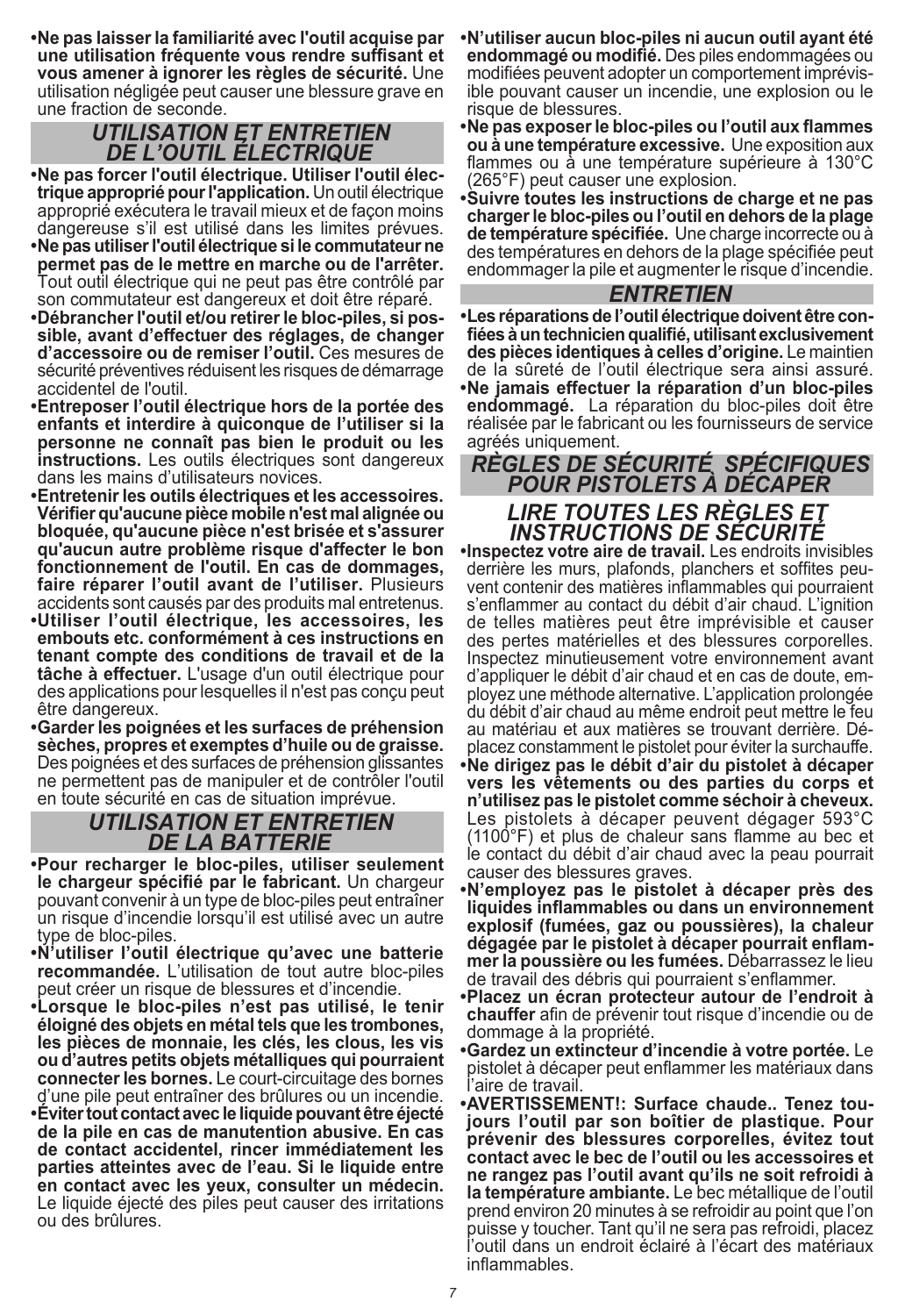- **•Ne bloquez pas la circulation d'air en approchant le bec de l'outil trop près de la surface à décaper.** Pour éviter la surchauffe de l'outil, gardez les évents d'admission d'air propres et exempts d'obstructions.
- **•Posez l'outil solidement appuyé sur une surface plane lorsque vous ne le tenez pas entre vos mains.**
- **•N'abandonnez pas l'outil pendant qu'il est en marche ou qu'il se refroidit.** Le manque d'attention peut causer des accidents.
- **•L'outil à l'intérieur, dans un endroit sec.** N'eposez pas l'outil à la pluie ou à l'humidité.
- **•Ne dirigez pas le débit d'air chaud directement contre une vitre.** Le verre pourrait éclater et causer dommages et blessures corporelles.
- •**Maintenir en l'état les étiquettes et les plaques d'identification.**Des informations importantes y figurent. Si elles sont illisibles ou manquantes, contacter un centre de services et d'entretien MILWAUKEE pour un remplacement gratuit.

**A AVERTISSEMENT**<br>
par les activités de ponçage, de coupe, de rectification, de perforage et d'autres activités de construction contiennent des substances

considérées être la cause de malformations congéni tales et de troubles de l'appareil reproducteur. Parmi ces substances figurent:

•le plomb contenu dans les peintures à base de plomb;

- •la silice cristalline des briques, du ciment et d'autres matériaux de maçonnerie, ainsi que
- •l'arsenic et le chrome des sciages traités chimiquement. Les risques encourus par l'opérateur envers ces exposi tions varient en fonction de la fréquence de ce type de travail. Pour réduire l'exposition à ces substances chimiques, l'opérateur doit: travailler dans une zone bien ventilée et porter l'équipement de sécurité approprié, tel qu'un masque anti-poussière spécialement conçu pour filtrer les particules microscopiques.

## *INSTRUCTIONS DE SÉCURITÉ POUR DÉCAPER LA PEINTURE*

**AVERTISSEMENT Soyez extrêmement prudent lorsque vous décapez de la peinture. Les écailles, les résidus et les vapeurs de peinture peuvent contenir du plomb. C'EST UN POISON. Les peintures fabriquées avant 1977 sont susceptibles d'en contenir et les peintures datant d'avant 1950 contiennent aussi du plomb. Le contact des mains ou de la bouche avec des écailles ou des résidus de peinture datant d'avant 1977 peut favoriser l'ingestion de plomb et l'exposition au plomb, même en faible quantité, peut causer des dommages irréversibles au cerveau et au système nerveux. Le bébé et l'enfant à naître sont des sujets particulièrement vulnérables à l'empoisonnement par le plomb. NE DÉCAPEZ PAS DE LA PEINTURE AU PLOMB AVEC UN PISTOLET À DÉCAPER. Avant de commencer le décapage, adressez-vous au Département de santé communautaire de votre quartier ou à un professionnel pour faire analyser la peinture et déterminer si elle contient du plomb. LES PEINTURES AU PLOMB DEVRAIENT ÊTRE DÉCAPÉES UNIQUEMENT PAR UN PROFESSION-NEL DU MÉTIER.**

#### *Les personnes enlevant la peinture devraient suivre ces directives :*

**•Aérez bien le lieu du décapage.** Si possible, trans portez l'objet à décaper à l'extérieur. Si vous devez le faire à l'intérieur, ouvrez les fenêtres et installez un ventilateur dans l'une d'elle. Assurez-vous que le ventilateur évacue l'air de la pièce, une bonne ventila tion réduira les risques d'inhalation des susbstances chimiques contenues dans la poussière et les fumées occasionnées par le décapage à la chaleur.

**•Enlevez ou couvrez les tapis, carpettes, meubles, vêtements, ustensiles de cuisine et conduites d'air**

pour les protéger des écailles de peinture. **•Étendez des bâches sur l'aire de travail pour capter les écailles de peinture. Portez des vêtements de protection :** chapeau, chemise et salopettes de travail. Les écailles de peinture peuvent contenir des substances chimiques nocives.

- **•Travaillez dans une seule pièce à la fois.** Enlevez les meubles ou couvrez-les après les avoir placés au centre de la pièce. Bouchez les ouvertures avec des bâches pour isoler le lieu de travail des autres pièces de l'immeuble.
- **•Les enfants, les femmes enceintes ou en âge de procréer et les mères qui allaitent** ne doivent pas s'approcher de l'endroit où a lieu le décapage avant qu'il ne soit complété et que le nettoyage à fond ne soit terminé.
- **•Portez un masque antipoussière ou à double ac tion (poussière et vapeurs)** dûment approuvé par l'OSHA, le National Institute of Safety and Health (NIOSH), le United States Bureau of Mines ou par les organismes canadiens de santé et sécurité au travail (SIMDUT, CSST etc.).Ces masques sont pourvus d'un filtre remplaçable et vous pouvez vous les procurer dans la majorité des quincailleries. Assurez-vous que le masque adhère bien à la figure, La barbe et les cheveux pourraient nuire à son étanchéité. Remplacez fréquemment le filtre. LES MASQUES JETABLES EN PAPIER NE SONT PAS ADÉQUATS.
- **•Soyez prudent lorsque vous utilisez le pistolet à décaper.** Tenez le pistolet en mouvement pour éviter la surchauffe. Une température excessive peut brûler la peinture et le matériau qu'elle recouvre et dégager une vapeur nocive qui pourrait être inhalée.
- **•Gardez l'aire de travail propre.** Tenez la nourriture et les boissons à l'écart du lieu de travail. Lavez-vous les mains, les bras et la figure et rincez-vous la bouche avant de manger ou de boire. Ne fumez pas et ne mâchez pas de gomme ou de tabac dans l'aire de travail. Les écailles de peinture et la poussière émanant du décapage peuvent contenir des substances chimiques nocives.
- **•Évacuez les rognures et la poussière de peinture. NE BALAYEZ PAS, N'ÉPOUSSETEZ PAS ET NE VOUS SERVEZ PAS D'UN ASPIRATEUR.** Passez une vadrouille humide sur le plancher. Nettoyez les murs, seuils, appuis de fenêtres et autres surfaces à l'aide d'un chiffon humide. Employez un détergent à haute teneur de phosphate, de phosphate trisodique
- (TSP) ou d'un succédané pour nettoyer l'aire de travail. **•Disposez des rognures de peinture selon les règles.** Après le travail, placez les rognures de peinture dans un sac de plastique doublé, scellez-le avec un ruban adhésif ou nouez-en le col avant d'en disposer. **•Enlevez vos vêtements de protection et vos chaussures de travail avant de quitter l'aire de tra vail, afin d'éviter de contaminer d'autres parties de l'immeuble.** Lavez vos vêtements de travail séparément. essuyez les chaussures avec un chiffon humide que vous laverez avec vos vêtements de travail. Lavez vos cheveux et votre corps à fond avec de l'eau et du savon.

#### *CONSERVER LES RÈGLES ET LES INSTRUCTIONS*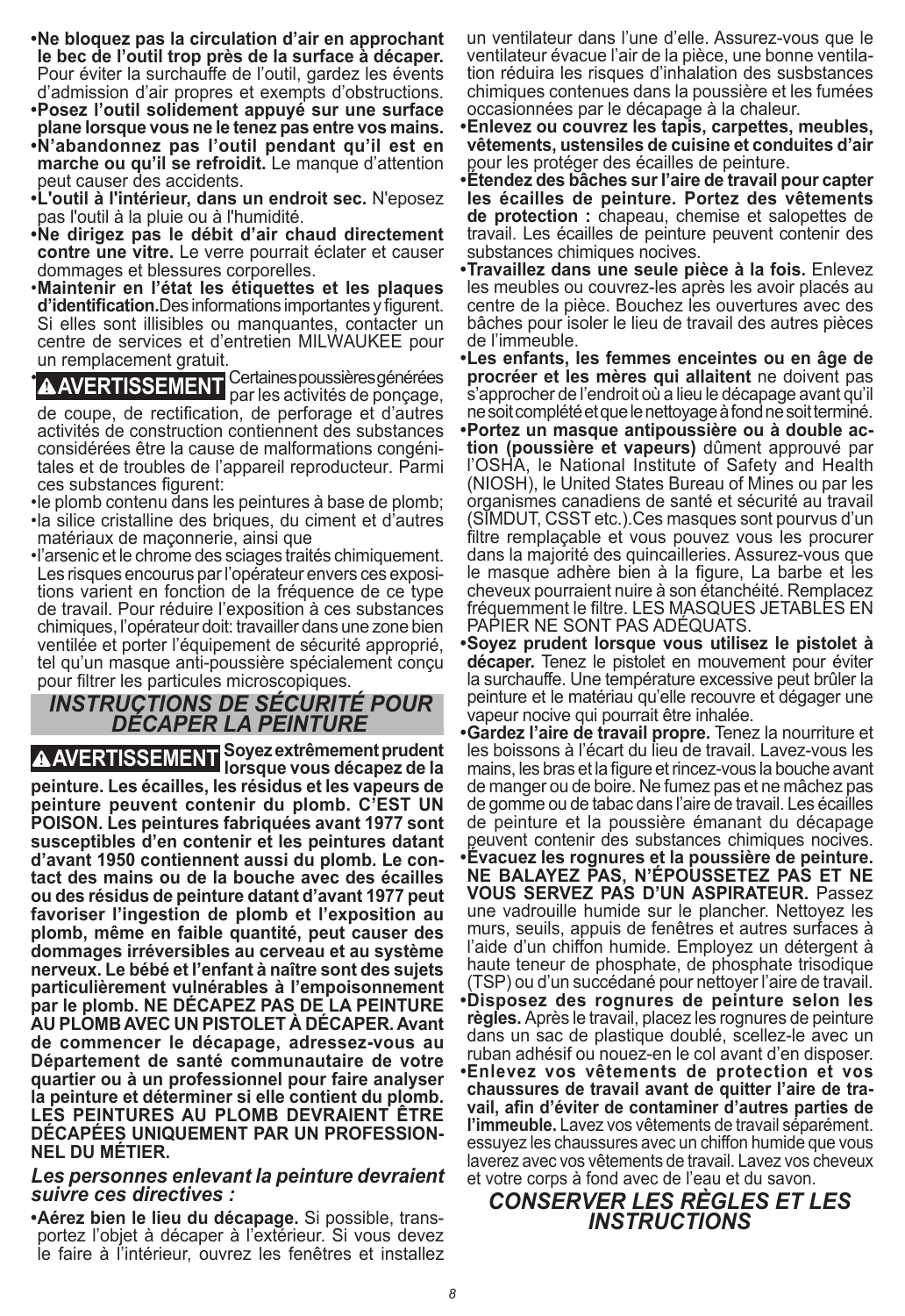### *PICTOGRAPHIE*



#### *SPECIFICATIONS*

| Température ambiante de fonctionnement   |  |
|------------------------------------------|--|
| recommandée  - 18°C à 50°C (0°F à 125°F) |  |

#### *MONTAGE DE L'OUTIL*

**AVERTISSEMENT Ne recharger la batterie qu'avec le chargeur spécifié. Pour les instructions de charge spécifiques, lire le manuel d'utilisation fourni avec le chargeur et les batteries.** 

#### **Insertion/Retrait de la batterie**

Pour **retirer** la batterie, enfoncer les boutons de déverrouillage et la tirer hors de l'outil.

**AVERTISSEMENT Il faut toujours retirer la batterie et verrouiller la détente de l'outil avant de changer ou d'enlever les accessoires.** 

Pour **insérer** la batterie, la glisser dans le corps de l'outil. S'assurer qu'elle est fixée solidement.

**AVERTISSEMENT L'emploi d'accessoires autres que ceux qui sont expressément recommandés pour cet outil peut comporter des risques.**

**Pour minimiser les risques de blessures, attendez que l'outil soit refroidi à la température ambiante avant d'enlever les accessoires.**

#### **Installation et retrait des buses**

- 1. Pour **poser** la buse, la glisser sur le bec du pistolet et la tourner pour la bloquer en place.
- 2. Ajuster la distance de la pièce et la durée d'application selon le besoin.
- 3. Avant de **déposer** la buse, attendre que l'outil soit refroidi à la température de la pièce et la tourner pour la débloquer de l'outil.

#### *MANIEMENT*

**AVERTISSEMENT Pour minimiser les risques de blessures, débranchez toujours l'outil avant d'y faire des réglages, d'y attacher ou d'en enlever les accessoires. L'usage d'accessoires autres que ceux qui sont spécifiquement recommandés pour cet outil peut comporter des risques.** 

**Pour minimiser les risques de blessures, portez des lunettes à coques latérales.**

**Mise en marche et arrêt**<br>La quantité appropriée de chaleur pour chaque application dépend de la distance entre la buse et la pièce à travailler, et de la durée pendant laquelle la chaleur est appliquée. Effectuer des essais sur des matériaux de rebut. Travailler prudemment jusqu'à ce que la combinaison appropriée de distance et de durée d'application soit atteinte. Effectuer un mouvement de va-et-vient pendant l'application de la chaleur à moins qu'une chaleur concentrée soit souhaitable. Quand vous êtes fait, toujours poser l'outil sur une surface plane, et placer de façon à éviter de renverser le pistolet thermique jusqu'à ce que la buse est frais.

1. Pour mettre l'outil **EN** marche, descendre le bouton de verrouillage et appuyer sur la gâchette.

2. Pour mettre l'outil **HORS** fonction, relâcher la gâchette.

#### *APPLICATIONS*

**AVERTISSEMENT <sup>A</sup>fin de minimiser les ris- ques d'incendie, dommages matériels ou blessures corporelles, placez un écran protecteur entre l'aire de chauffe et les matériaux combustibles ou les surfaces adjacentes. Protégez-vous et protégez les autres contre les rognures de peinture chaudes et gaz ou poussières.**

#### *Types de buses*

**•**Buse d'angle : chaleur environnante pour la soudure de tuyaux fins, le brasage tendre de tubes en cuivre, le façonnage de tubes ou la réduction de manchons rétractables.

**•**Buse de réduction d'air : chaleur intensifiée, orientable pour les angles, le pliage ou la soudure du plexiglas.

**•**Buse à miroir : chaleur déviée qui protège les fenêtres vitrées lors du retrait de la peinture ou du mastic. **•**Buse de distribution d'air : oriente la chaleur sur de ture, les revêtements de sol et les finitions en vinyle.

#### **Retrait de peinture**

**AVERTISEMENT!** Lire les instructions de sécu- rité concernées avant de procéder au retrait de la peinture.

- 1. Mettre la buse à environ 25 mm (1") de la surface de travail.
- 2. Passer l'outil allant venant sur une petite section de la pièce à travailler.
- 3. Quand peinture forme des cloques, retirer la source de chaleur.
- 4. Enlever la peinture au moyen d'un couteau à mastiquer à arêtes vives.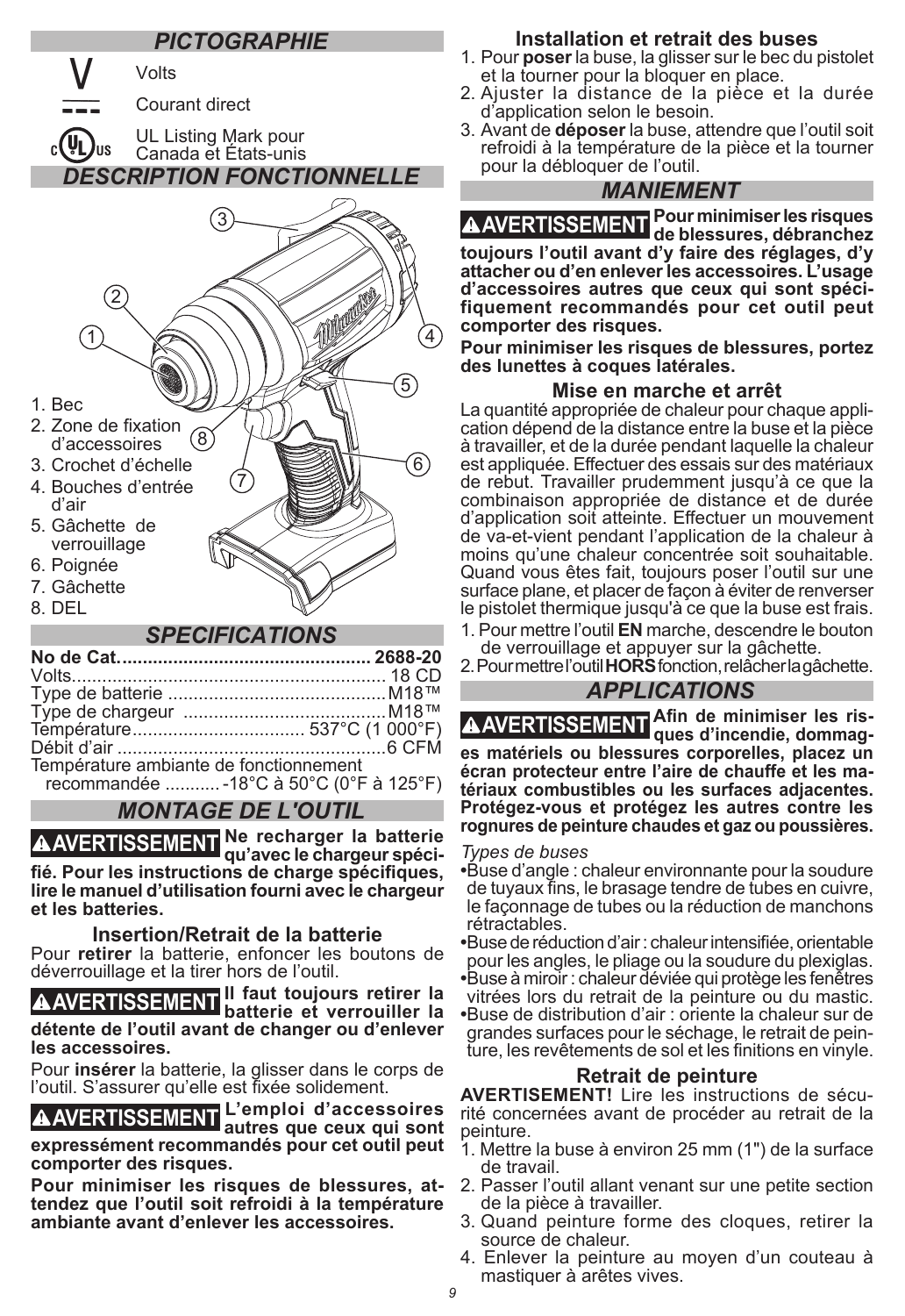#### **Thermorétraction**

- 1. Fixer la buse de réduction d'air ou la buse d'angle sur le pistolet thermique.<br>2. Pour réchauffer une gaine thermorétractable, ap-
- pliquer de la chaleur par un mouvement d'un côté à l'autre jusqu'à ce que la gaine soit rétractée. Enlever la chaleur immédiatement.

#### *ENTRETIEN*

**AVERTISSEMENT Pour minimiser les risques de blessures corporelles, débranchez le chargeur et retirez la batterie du chargeur ou de l'outil avant d'y effectuer des travaux d'entretien. Ne démontez jamais l'outil, la batterie ou le chargeur. Pour toute réparation, consultez un centre de service MILWAUKEE accrédité.**

#### **Entretien de l'outil**

Gardez l'outil en bon état en adoptant un programme d'entretien ponctuel. Inspectez votre outil pour des questions telles que le bruit excessif, de grippage des pièces mobiles, de pièces cassées ou toute autre condition qui peut affecter le fonctionnement de l'outil. Retournez votre outil à un centre de service MILWAUKEE accrédité pour obtenir le service. Après une période pouvant aller de 6 mois à un an, selon l'usage, retournez votre outil à un centre de service MILWAUKEE accrédité pour d'inspection.

Si l'outil ne démarre pas ou ne fonctionne pas à pleine puissance alors qu'il est branché sur une batterie complètement chargée, nettoyez les points de contact entre la batterie et l'outil. Si l'outil ne fonctionne toujours pas correctement, renvoyez l'outil, le chargeur et la batterie à un centre de service MILWAUKEE accrédité.

#### **AVERTISSEMENT Pour minimiser les risques de blessures ou de dommages à l'outil, n'immergez jamais l'outil, la batterie ou le chargeur et ne laissez pas de liquide s'y infiltrer.**

#### **Nettoyage**

Débarrassez les évents des débris et de la poussière. Gardez les poignées propres, à sec et exemptes d'huile ou de graisse. Le nettoyage doit se faire avec un linge humide et un savon doux. Certains ants à laque ou à peinture, les solvants chlorés, l'ammoniaque et les détergents d'usage domestique qui en contiennent pourraient détériorer le plastique et l'isolation des pièces. Ne laissez jamais de solvants inflammables ou combustibles auprès des outils.

#### **Réparations**

Pour les réparations, retournez outil, batterie et chargeur en entier au centre-service le plus près.

#### *ACCESOIRES*

#### **AVERTISSEMENT L'utilisation d'autres ac-cessoires que ceux qui sont spécifiquement recommandés pour cet outil peut comporter des risques.**

Pour une liste complète des accessoires, visiter le site internet www.milwaukeetool.com ou contactez un distributeur.

#### *SERVICE - CANADA* **Milwaukee Tool (Canada) Ltd 1.800.268.4015** Monday-Friday, 7:00 AM - 4:30 PM CST

www.milwaukeetool.ca

## *GARANTIE LIMITÉE - AUX ÉTATS-UNIS ET AU CANADA*

Chaque outil électrique\* MILWAUKEE (voir exceptions ci-dessous) est garanti à l'acheteur d'origine uniquement pour être exempt de vices de matériaux et de fabrication. Sous réserve de certaines exceptions, MILWAUKEE réparera ou remplacera toute pièce d'un outil électrique qui, après examen par MILWAUKEE, s'est avérée être affectée d'un vice de matériau ou de fabrication et ce pendant une période de cinq (5) ans\*\* à compter de la date d'achat, sauf indication contraire. Retourner l'outil électrique à un centre de réparation en usine MILWAU-KEE ou à un poste d'entretien agréé MILWAUKEE, en port prépayé et assuré. Une copie de la preuve d'achat doit être présentée lors du retour du produit. Cette garantie ne couvre pas les dommages que MILWAUKEE détermine être causés par des réparations ou des tentatives de réparation par quiconque autre que le personnel agréé par MILWAUKEE, ou par des utilisations incorrectes, des altérations, des utilisations abusives, une usure normale, une carence d'entretien ou des accidents.

Usure normale : Plusieurs outils électriques requièrent un remplacement et un entretien périodique de leurs pièces pour un meilleur rendement. Cette garantie ne couvre pas la réparation des pièces due à l'utilisation normale de l'outil, y compris, mais sans s'y limiter, les mandrins, les brosses, les cordes, les sabots de scie, les portelames, les joints toriques, les joints, les amortisseurs, les lames d'entraînement, les pistons, les percuteurs, les crochets et les rondelles à couvercle amortisseur.

\*Cette garantie ne s'applique pas aux cloueuses-agrafeuses pneumatiques, aux pulvérisateurs à peinture sans air, aux blocs-piles pour outils sans fil, aux génératrices d'alimentation portatives à essence, aux outils à main, aux monte-charges – électriques, à levier et à chaîne, aux vestes chauffantes M12™, aux produits ré-usinés, ni aux produits d'essai et de mesure. Il existe des garanties séparées distinctes pour ces produits.

\*\*La période de garantie applicable pour les radios de chantier, le port d'alimentation M12™, la source électrique M18™, le ventilateur de chantier et les chariots de travail industriels Trade Titan™ est d'une durée d'un (1) an à compter de la date d'achat. La période de<br>garantie pour les Câbles de nettoyage des canalisations est de deux<br>(2) ans à compter de la date d'achat. La période de garantie pour le<br>Pistolet thermi la date d'achat. La période de garantie couvrant la DEL de la lampe de travail à DEL et l'ampoule améliorée à DEL de la lampe de travail est une garantie à vie du produit soumise aux limitations ci-dessus. En cas de défaillance de la DEL ou de l'ampoule à DEL pendant son utilisation normale, la pièce défaillante sera remplacée gratuitement. L'enregistrement de la garantie n'est pas nécessaire pour bénéficier de la garantie en vigueur sur un outil électrique MILWAUKEE. La date de fabrication du produit servira à établir la période de garantie, si aucune preuve d'achat n'est fournie lorsqu'une demande de service sous garantie est déposée.

L'ACCEPTATION DES RECOURS EXCLUSIFS DE RÉPARATION ET DE REMPLACEMENT DÉCRITS DANS LES PRÉSENTES EST UNE CONDITION DU CONTRAT D'ACHAT DE TOUT PRODUIT MILWAUKEE. SI VOUS N'ACCEPTEZ PAS CETTE CONDITION, VOUS NE DEVEZ PAS ACHETER LE PRODUIT. EN AUCUN CAS, MILWAUKEE NE SAURAIT ÊTRE RESPONSABLE DE TOUT DOMMAGE ACCESSOIRE, SPÉCIAL OU INDIRECT, DE DOMMAGES-INTÉRÊTS PUNITIFS OU DE TOUTE DÉPENSE, D'HONORAIRES D'AVOCAT, DE FRAIS, DE PERTE OU DE DÉLAIS ACCESSOIRES À TOUT DOMMAGE, DÉFAILLANCE OU DÉFAUT DE TOUT PRODUIT, Y COMPRIS NOTAMMENT LES PERTES DE PROFIT. CERTAINS ÉTATS ET PROVINCES NE PERMETTANT L'EXCLUSION OU LA LIMITATION DES DOMMAGES DIRECTS OU INDIRECTS, LES RESTRICTIONS CI-DESSUS PEUVENT NE PAS VOUS ÊTRE APPLICABLES. CETTE GARANTIE EST EXCLUSIVE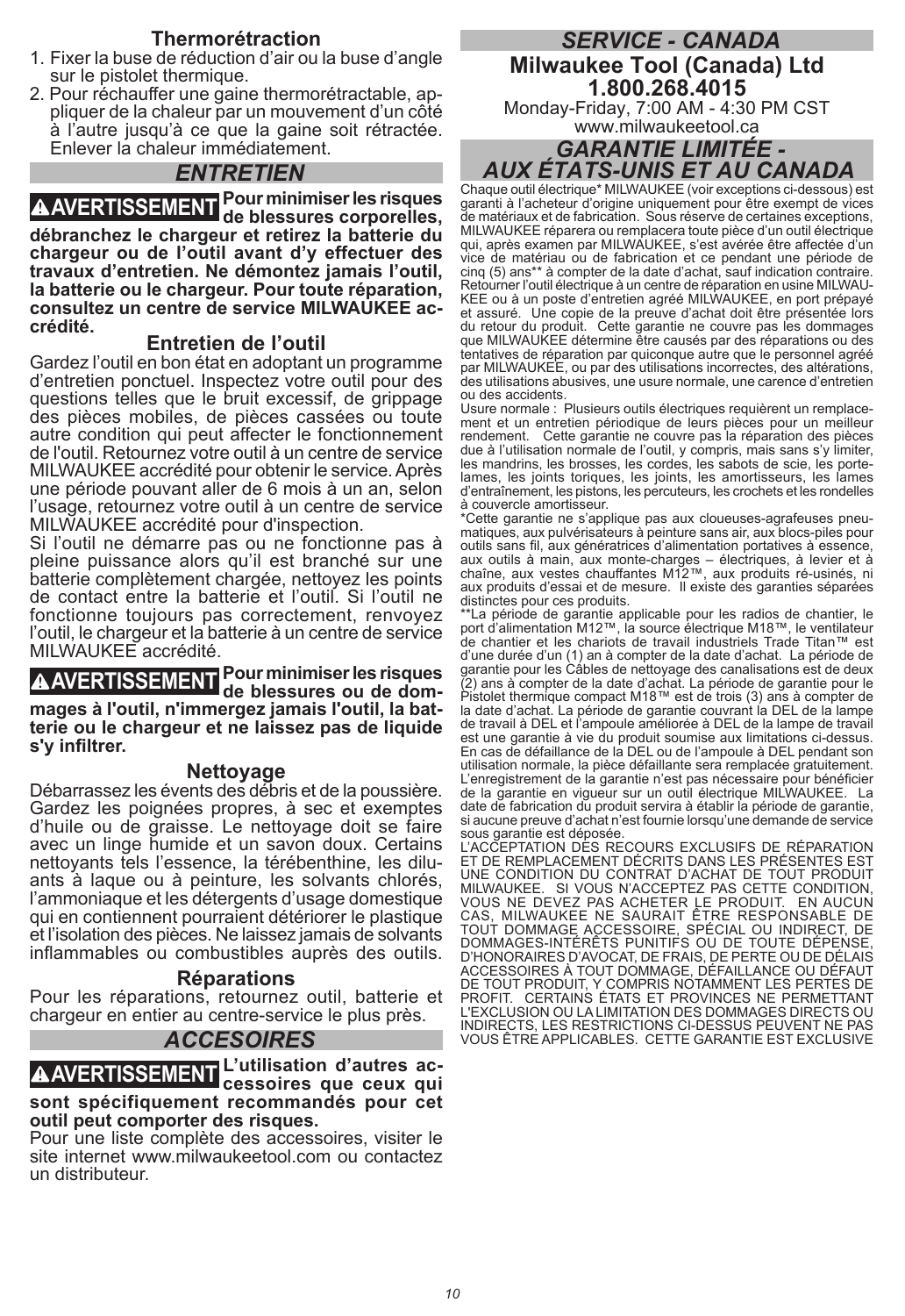ET REMPLACE TOUTE AUTRE GARANTIE EXPRESSE, QU'ELLE SOIT VERBALE OU ÉCRITE. DANS LA MESURE PERMISE PAR LA LOI, MILWAUKEE RENONCE À TOUTE GARANTIE IMPLICITE, Y COMPRIS, MAIS SANS S'Y LIMITER, TOUTE GARANTIE IMPLICITE TION OU À UNE FIN PARTICULIÈRE. DANS LA MESURE OÙ UNE TELLE STIPULATION D'EXONÉRATION N'EST PAS PERMISE PAR LA LOI, LA DURÉE DE CES GARANTIES IMPLICITES EST LIMITÉE À LA PÉRIODE APPLICABLE DE LA GARANTIE EXPRESSE, TEL QUE CELA EST DÉCRIT PRÉCÉDEMMENT. CERTAINS ÉTATS ET PROVINCES NE PERMETTANT PAS DE LIMITATION DE DURÉE DES GARANTIES IMPLICITES, LES RESTRICTIONS CI¬DESSUS<br>PEUVENT DONC NE PAS VOUS ÊTRE APPLICABLES. LA PRÉSEN-TE VOUS CONFÈRE DES DROITS LÉGAUX PARTICULIERS: VOUS BÉNÉFICIEZ ÉGALEMENT D'AUTRES DROITS QUI VARIENT D'UN ÉTAT À UN AUTRE.

Cette garantie s'applique aux produits vendus aux États-Unis et au Canada uniquement.

Veuillez consulter la rubrique Centre SAV Milwaukee, dans la section waukeetool.com, ou composer le 1-800-SAWDUST (1-800-729-3878) afin de trouver le centre de service de votre région le plus proche pour l'entretien, sous garantie ou non, de votre outil électrique Milwaukee.

# *GARANTIE LIMITÉE – MEXIQUE, AMÉRIQUE CENTRALE ET CARAÏBES*

TECHTRONIC INDUSTRIES' garantit le produit pendant 5 ans à partir de la date d'achat d'origine.

Le présent bon de garantie couvre tous les vices de matériau et de fabrication que peut afficher ce produit.

Pour assurer la validité de la présente garantie, veuillez présenter ce bon de garantie, estampillé du sceau du distributeur ou du magasin où le produit a été acheté, au centre de réparations agréé. Si le bon de garantie n'a pas été estampillé, veuillez fournir la preuve d'achat d'origine au centre de réparations agréé.

Pour un entretien des pièces, des accessoires ou des composants, composer sans frais le 1-800-030-7777 afin d'obtenir les coordonnées du centre de réparations agréé le plus près

#### **Procédure pour assurer la validité de la garantie**

Présenter le produit au centre de réparations agréé, accompagné du bon de garantie estampillé du sceau du distributeur ou du magasin où le produit a été acheté. Toute pièce défectueuse ou tout composant défectueux sera remplacé(e) sans frais. Milwaukee assume tous les frais de transport liés à ce processus de garantie.

#### **Exceptions**

Cette garantie ne s'applique pas dans les situations suivantes :

a) Si le produit a été utilisé pour une fin autre que celle indiquée dans le guide de l'utilisateur final ou le manuel d'instructions.

b) Si les conditions d'utilisations ne sont pas habituelles.

c) Si le produit a été modifié ou réparé par une personne non autorisée par TECHTRONIC INDUSTRIES.

**Remarque :** Si le cordon électrique est endommagé, il doit être remplacé par un centre de réparations agréé pour éviter les risques d'électrocution.

CENTRE DE RÉPARATIONS ET DE SERVICE Composer le 01 (800) 030-7777

IMPORTÉ ET COMMERCIALISÉ PAR

TECHTRONIC INDUSTRIES, MEXIQUE, SA DE CV Av President Masarik #29 piso 7, Col. Polanco V Sección CP 11560, Deleg. Miguel Hidalgo, CDMX

**Modèle :**

**Date d'achat :**

**Sceau du distributeur ou du magasin :**

### *ADVERTENCIAS DE SEGURIDAD GENERALES PARA LA HERRAMIENTA ELÉCTRICA*

**ADVERTENCIA** Lea todas las advertencias de seguridad, instrucciones, ilustra ciones y especificaciones con esta herramienta eléc trica. Si no sigue todas las advertencias e instrucciones, se pueden provocar una descarga eléctrica, un incendio o lesiones graves. Guarde todas las advertencias e instrucciones para consultarlas en el futuro. El término "herramienta eléctrica" en todas las advertencias inclu idas más abajo se refiere a su herramienta operada por conexión (cable) a la red eléctrica o por medio de una batería (inalámbrica).

#### *SEGURIDAD EN EL ÁREA DE TRABAJO*

**•Mantenga el área de trabajo limpia y bien iluminada.** Las áreas desordenadas u oscuras son propicias para los accidentes.

**•No utilice herramientas eléctricas en atmósferas explosivas, tales como en presencia de líquidos, gases o polvos inflamables.** Las herramientas eléctricas generan chispas que pueden encender el polvo o los vapores.

**•Mantenga a los niños y a los espectadores alejados mientras utiliza una herramienta eléctrica.** Las distracciones pueden ocasionar la pérdida de control.

#### *SEGURIDAD ELÉCTRICA*

**•Evite el contacto corporal con superficies ater rizadas, tales como tuberías, radiadores, estufas y refrigeradores.** Existe un riesgo mayor de descarga eléctrica si su cuerpo está aterrizado.

**•Uso en interiores. No exponga las herramientas eléctricas a la lluvia ni a condiciones húmedas.** Si se introduce agua en una herramienta eléctrica, aumentará el riesgo de descarga eléctrica.

#### *SEGURIDAD PERSONAL*

**•Manténgase alerta, atento a lo que está haciendo y utilice el sentido común al utilizar una herramienta eléctrica. No utilice una herramienta eléctrica mien tras está cansado o bajo la influencia de drogas, alcohol o medicamentos.** Un momento de distracción al utilizar herramientas eléctricas puede ocasionar lesiones personales graves.

**•Utilice equipo de protección personal. Siempre use protección para los ojos.** El equipo de protección, tal como una máscara contra polvo, calzado antideslizante, casco o protección auditiva, utilizado para condiciones adecuadas disminuirá las lesiones personales.

**•Evite el arranque accidental. Asegúrese de que el interruptor esté en la posición de apagado antes de conectarlo a una fuente de poder y/o batería, levantar o trasladar la herramienta.** Trasladar herramientas con el dedo en el interruptor o energizar herramientas eléctricas que tienen el interruptor encendido propicia accidentes.

**•No estire el cuerpo demasiado. Mantenga un buen contacto entre los pies y el suelo y mantenga el equilibrio en todo momento.** Esto permite un mejor control de la herramienta eléctrica en situaciones ines peradas.

**•Vístase adecuadamente. No utilice ropa o joyería holgada. Mantenga el cabello y la ropa alejados de las partes móviles.** La ropa holgada, las alhajas o el cabello largo pueden quedarse atrapados en las partes móviles.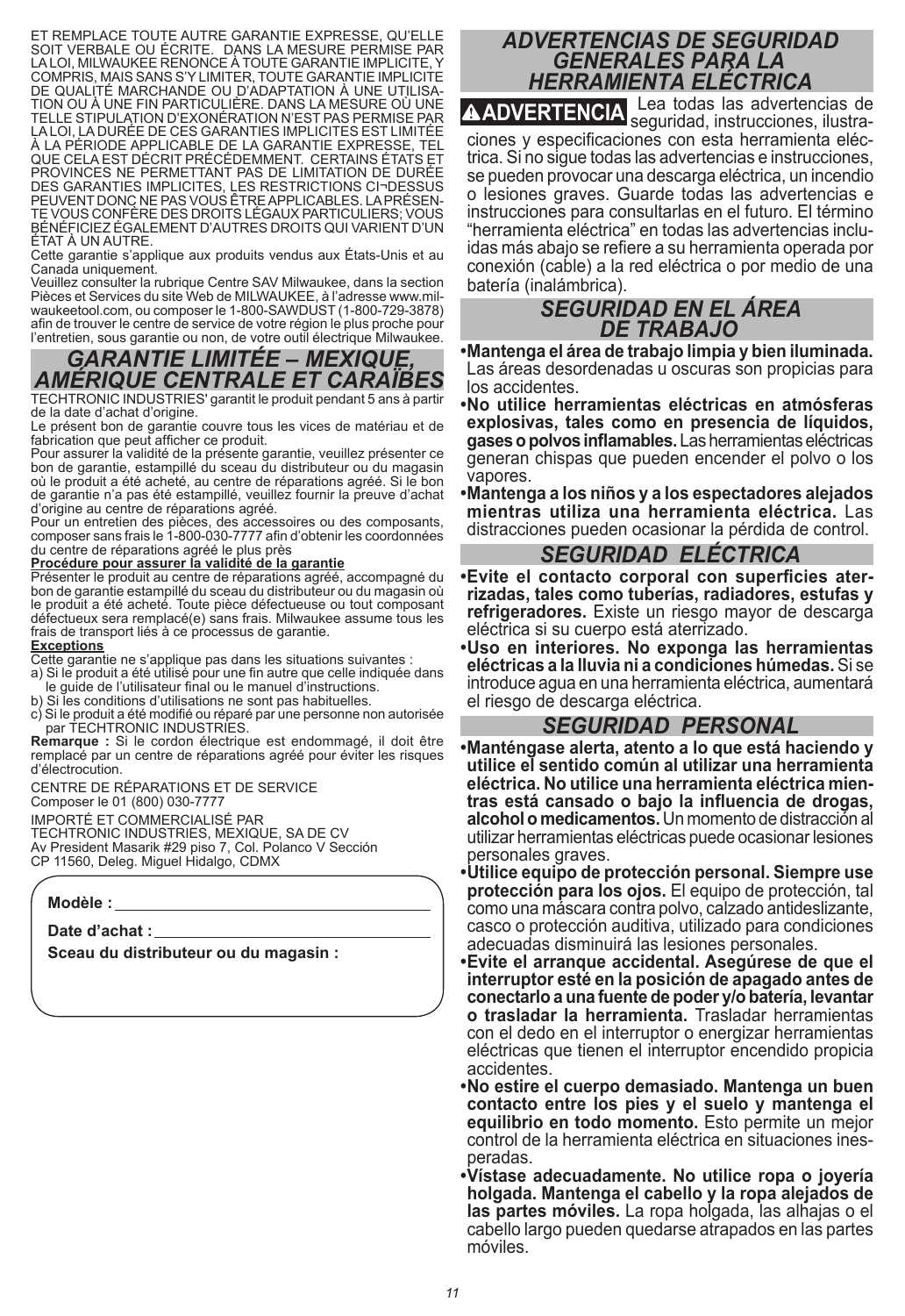- **•Si se proporcionan dispositivos para la conexión de instalaciones de extracción y recolección de polvo, cerciórese de que estén conectados y se utilicen correctamente.** El uso de dispositivos recolectores de polvo puede disminuir los riesgos relacionados con el polvo.
- **•No permita que la familiaridad por el uso frecuente de las herramientas lo hagan sentirse seguro e ignorar los principios de seguridad de las herramientas.**  Un descuido puede provocar lesiones graves en una fracción de segundo.

## *USO Y CUIDADO DE LAS HERRAMIENTAS ELÉCTRICAS*

- **•No fuerce la herramienta eléctrica. Utilice la herra mienta eléctrica correcta para su aplicación.** La her ramienta eléctrica correcta realizará el trabajo mejor y con mayor seguridad a la velocidad para la que fue diseñada.
- **•No utilice la herramienta eléctrica si el interruptor no la enciende y la apaga.** Cualquier herramienta eléctrica que no pueda controlarse con el interruptor es peligrosa y debe repararse.
- **Desconecte el enchufe de la fuente de energía y/o quite la batería de la herramienta eléctrica, si es posible, antes de realizar cualquier ajuste, cambiar accesorios o almacenar las herramientas eléctricas.** Tales medidas preventivas de seguridad disminuyen el riesgo de que la herramienta eléctrica se encienda accidentalmente.
- **•Almacene las herramientas eléctricas que no se estén utilizando fuera del alcance de los niños y no permita que personas que no estén familiarizadas con la herramienta eléctrica o con estas instrucciones la utilicen.** Las herramientas eléctricas son peligrosas en manos de usuarios sin capacitación.
- **•Dé mantenimiento a las herramientas eléctricas y accesorios. Verifique que no haya desalineación, amarre de partes móviles, partes rotas o alguna otra condición que pueda afectar el funcionamiento de la herramienta eléctrica. Si se daña, asegúrese de que la herramienta eléctrica sea reparada antes de que se utilice.** Muchos accidentes son ocasionados por herramientas eléctricas con mantenimiento deficiente.
- **•Utilice la herramienta eléctrica, los accesorios y las puntas, etc. de acuerdo con estas instrucciones, tomando en cuenta las condiciones de trabajo y el trabajo a realizar.** El uso de la herramienta eléctrica para operaciones diferentes a las previstas podría generar una situación peligrosa.
- **•Mantenga las empuñaduras y ñas superficies de sujeción secas, limpias y libres de aceite y grasa.** Las empuñaduras y superficies de sujeción resbalosas no permiten el manejo y control seguros de la herramienta en situaciones inesperadas.

# *USO Y CUIDADO DE LAS HERRAMIENTAS CON BATERÍA*

- **•Recargue únicamente con el cargador especificado por el fabricante.** Un cargador que es adecuado para un tipo de batería puede crear un riesgo de incendio si se utiliza con otra batería.
- **•Utilice las herramientas eléctricas únicamente con baterías específicamente diseñadas.** El uso de cualquier otra batería puede producir un riesgo de lesiones e incendio.
- **•Cuando la batería no esté en uso, manténgala alejada de otros objetos metálicos como sujetapapeles, monedas, llaves, clavos, tornillos u otros objetos me tálicos pequeños que puedan formar una conexión de una terminal a otra.** Crear un corto entre las terminales de la batería puede ocasionar quemaduras o un incendio.
- **•Bajo condiciones de maltrato, el líquido puede ser expulsado de la batería, evite el contacto. En caso de contacto accidental, lave con agua. Si el líquido entra en contacto con los ojos, busque además ayuda médica.** El líquido expulsado de la batería puede causar irritación o quemaduras.
- **•No use una batería o herramienta que se haya dañado o modificado.** Las baterías dañadas o modificadas pueden mostrar un comportamiento impredecible, causando incendios, explosión o riesgo de lesión.
- **•No exponga una batería o herramienta al fuego o a temperatura excesiva.** La exposición a fuego o tempera tura a más de 130° C (265° F) puede causar explosiones. **•Siga todas las instrucciones de carga y no cargue la batería o la herramienta fuera del rango de tem peratura especificado en las instrucciones.** La carga incorrecta o a temperaturas fuera del rango especificado puede dañar la batería y aumentar el riesgo de incendio.

#### *MANTENIMIENTO*

**•Lleve su herramienta eléctrica a servicio con un técnico calificado que use únicamente piezas de reemplazo idénticas.** Esto asegurará que la seguridad de la herramienta eléctrica se mantenga.

**•Nunca dé servicio a baterías dañadas.** Únicamente el fabricante o proveedores de servicio autorizados deben dar servicio a las baterías.

#### *REGLAS ESPECIFICAS DE SEGURIDAD PARA PISTOLAS DE CALOR*

#### *LEA TODAS LAS ADVERTENCIAS E INSTRUCCIONES*

**•Conozca su ambiente de trabajo.** Las áreas ocultas tales como detrás de las paredes, techos, pisos, tableros y otros paneles quizás contengan materiales inflamables que pueden encenderse durante el uso de la pistola de calor en estas condiciones. La ignición de estos materiales puede no aparente inmediatamente y podría resultar en daños materiales y lesiones per sonales. Revise estas áreas antes de aplicar calor. Si tiene dudas, use un método alternativo. El prolongar la aplicación de calor en un lugar puede encender el panel o el material que está detrás del mismo. Mantenga la pistola de calor en movimiento para evitar temperaturas excesivas.

- **•No dirija el flujo de aire de la pistola de calor hacia la ropa, el cabello u otras partes del cuerpo. No use la pistola como secadora de cabello.** Las pistolas de calor pueden producir un calor sin llama de 593°C (1 100°F) en la boquilla. El contacto con el flujo de aire puede resultar en lesiones personales.
- **•No use la pistola de calor cerca de líquidos inflam ables o en atmósferas explosivas, tales como en presencia de vapores, gases o polvo.** El calor sin llama de la pistola de calor puede encender el polvo o los vapores. Retire del área de trabajo los materiales o residuos que pueden encenderse.
- **•Proteja los materiales alrededor del área calentada**  para evitar daños materiales o incendios.
- **•Tenga a la mano un extintor de incendios.** Las pisto las de calor pueden encender los materiales inflamables dejados en el área de trabajo.
- **•ATTENTION: Superficie caliente. Siempre sujete la pistola de calor por su compartimiento de plástico. No toque la boquilla, ni las puntas de los accesorios, ni guarde la pistola de calor hasta que la boquilla se haya enfriado a la temperatura ambiente.** La boquilla metálica requiere aproximadamente 20 minutos para enfriarse antes de que se pueda tocar. El contacto con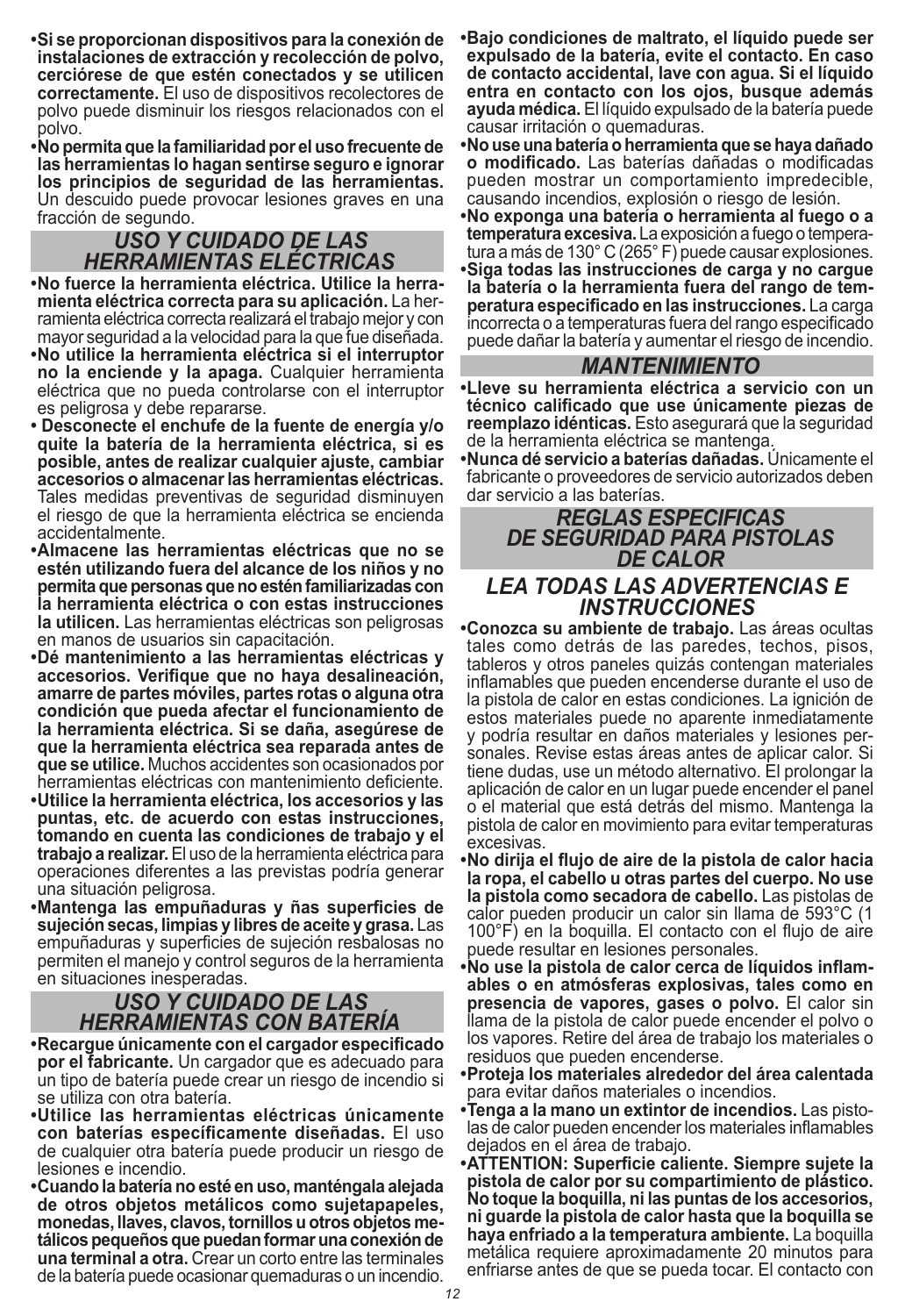la boquilla o la punta de un accesorio puede resultar en lesiones personales. Coloque la pistola en un área sin obstrucciones lejos de materiales combustibles mientras se enfría para evitar la ignición de materiales inflamables.

- **•No corte el flujo de aire colocando la boquilla de masiado cerca a la pieza de trabajo.** Mantenga las rendijas de entrada limpias y sin obstrucciones. El flujo de aire restringido puede hacer que se sobrecaliente la pistola de calor.
- **•Coloque la pistola de calor sobre una superficie estable y nivelada cuando no la sujete con la mano.**
- **•No deje la pistola de calor desatendida mientras está funcionando o enfriándose.** La falta de atención puede propiciar accidentes.
- **•No se exponga la lluvia ni en sitios con excesiva humedad. Almacénela en sitios interiores y secos.**
- **•No dirija el flujo de aire directamente sobre materia les de vidrio.** El vidrio puede agrietarse y causar daños materiales o lesiones personales.
- **•Conserve las etiquetas y las placas nominales.**  Contienen información importante. Si son ilegibles o no están presentes, comuníquese con un centro de servicio MILWAUKEE para obtener un reemplazo gratuito.

**• AADVERTENCIA** el lijado eléctrico, aserrados por **Algunos** por el igado eléctrico, aserrado, pulido, taladrado y otras actividades de construcción contienen químicos identificados como causantes de cáncer, defectos congénitos u otros daños reproductivos. Algunos ejemplos de estos químicos son:

- •plomo de pintura basada en plomo
- •dióxido de silicio de los ladrillos y el cemento y otros productos de albañilería y
- •arsénico y cromo de madera con tratamiento químico. Su riesgo por estas exposiciones varía, dependiendo de la frecuencia con que realice este tipo de trabajo. Para reducir su exposición a estos químicos: trabaje en un área bien ventilada y trabaje con equipo de seguridad apro bado, como mascarillas protectoras contra polvo espe cialmente diseñadas para filtrar partículas microscópicas.

#### *INSTRUCCIONES DE SEGURIDAD PARA REMOVER LA PINTURA*

**ADVERTENCIA Tenga mucho cuidado cuando raspe pintura. La pintura raspada, los residuos y los vapores de pintura pueden contener plomo, el cual es VENENOSO. Las pinturas elaboradas antes de 1977 pueden contener plomo y las pinturas elaboradas antes de 1950 probablemente contengan plomo. El contacto de mano a boca con pintura raspada o residuos de pintura elaborada antes de 1977 puede resultar en la ingestión de plomo. La exposición al plomo, incluso a niveles bajos, puede causar daños irreversibles al cerebro y al sistema nervioso. Los fetos y los niños pequeños son especialmente vulnerables al envenenamiento por plomo. NO RETIRE PINTURA A BASE DE PLOMO CON UNA PISTOLA DE CALOR. Antes de empezar a trabajar, determine si la pintura que va a retirar contiene plomo. El departamento de salud local o un profesional que use un analizador de pintura puede verificar el contenido de plomo de la pintura. LAS PINTURAS A BASE DE PLOMO DEBEN RETIRADAS POR UN PROFESIONAL SOLAMENTE.**

#### *Las personas que quitan la pintura deben seguir estas pautas:*

**•Trabaje en un área bien ventilada.** Si fuera posible, mueva la pieza de trabajo al aire libre. Si está tra bajando en interiores, abra las ventanas y coloque un ventilador de extracción. Asegúrese de que el ventilador mueva el aire de adentro hacia afuera. Una ventilación apropiada reducirá el riesgo de inha lación de los productos químicos contenidos en los vapores o polvos creados al usar una pistola de calor.

- **•Retire o cubra alfombras, muebles, ropa, utensilios de cocina y conductos de aire** para evitar los daños materiales producidos por la pintura raspada.
- **•Coloque lonas en el área de trabajo para recoger los desechos de pintura. Use ropa protectora** tal como sombreros, camisas de trabajo adicionales y overoles. Los desechos de pintura pueden contener productos químicos peligrosos.
- **•Trabaje en una habitación a la vez.** Retire los muebles o cúbralos y colóquelos en el centro de la habitación. Selle el claro de las puertas con lonas para aislar el área de trabajo del resto del edificio.
- **•Los niños, las mujeres embarazadas o que pueden estar embarazadas y las madres en etapa de lac tación no deben acercarse al área de trabajo** hasta que se haya finalizado la tarea y el área de trabajo se haya limpiado exhaustivamente.
- **•Use una máscara respiradora para polvo o una máscara respiradora con doble filtro (para polvo y vapores)** aprobada por Occupational Safety and Health Administration (OSHA), National Institute of Safety and Health (NIOSH) o United States Bureau of Mines. Estas máscaras y filtros reemplazables están disponibles en las principales ferreterías. Asegúrese de que la máscara sea del tamaño apropiado. La barba y el vello facial pueden impedir el sello correcto de la máscara. Cambie los filtros con frecuencia. LAS MASCARAS DE PAPEL DESECHABLES NO SON ADECUADAS.
- **•Tome precauciones cuando trabaje con la pistola de calor.** Mantenga la pistola en movimiento para evitar temperaturas excesivas. El calor excesivo puede quemar la pintura y otros materiales y causar vapores que pueden ser inhalados por el operador.
- **•Mantenga limpio el ambiente de trabajo.** Mantenga las comidas y bebidas lejos del área de trabajo. Lávese las manos, los brazos y la cara, y enjuáguese la boca antes de comer y beber. No fume ni consuma tabaco ni goma de mascar en el área de trabajo. Los desechos de pintura y el polvo creado al raspar la pintura pueden contener productos químicos peligrosos.
- **•Limpie todos los desechos de pintura y polvo. NO BARRA NI ASPIRE EL POLVO SECO.** Limpie los pisos con un trapeador húmedo. Use un paño húmedo para limpiar todas las paredes, umbrales de ventanas y otras superficies donde se haya acumulado la pin tura y el polvo. Use un detergente con alto contenido de fosfato, fosfato trisódico (TSP) o un substituto de fosfato trisódico para limpiar y trapear el área de trabajo.
- **•Descarte los desechos de pintura debidamente.**  Después de cada sesión de trabajo, coloque los desechos de pintura en una bolsa de plástico doble, ciér rela con cinta adhesiva o flejes para amarrar y deséchela.
- **•Quítese la ropa protectora y los zapatos de trabajo en el área de trabajo para evitar transferir el polvo a otras partes del edificio.** Lave la ropa de trabajo por separado. Limpie los zapatos con un trapo húmedo, el cual debe lavarse después junto con la ropa de trabajo. Lávese el cabello y el cuerpo exhaustivamente con agua y jabón.

#### *GUARDE TODAS LAS ADVERTENCIAS E INSTRUCCIONES*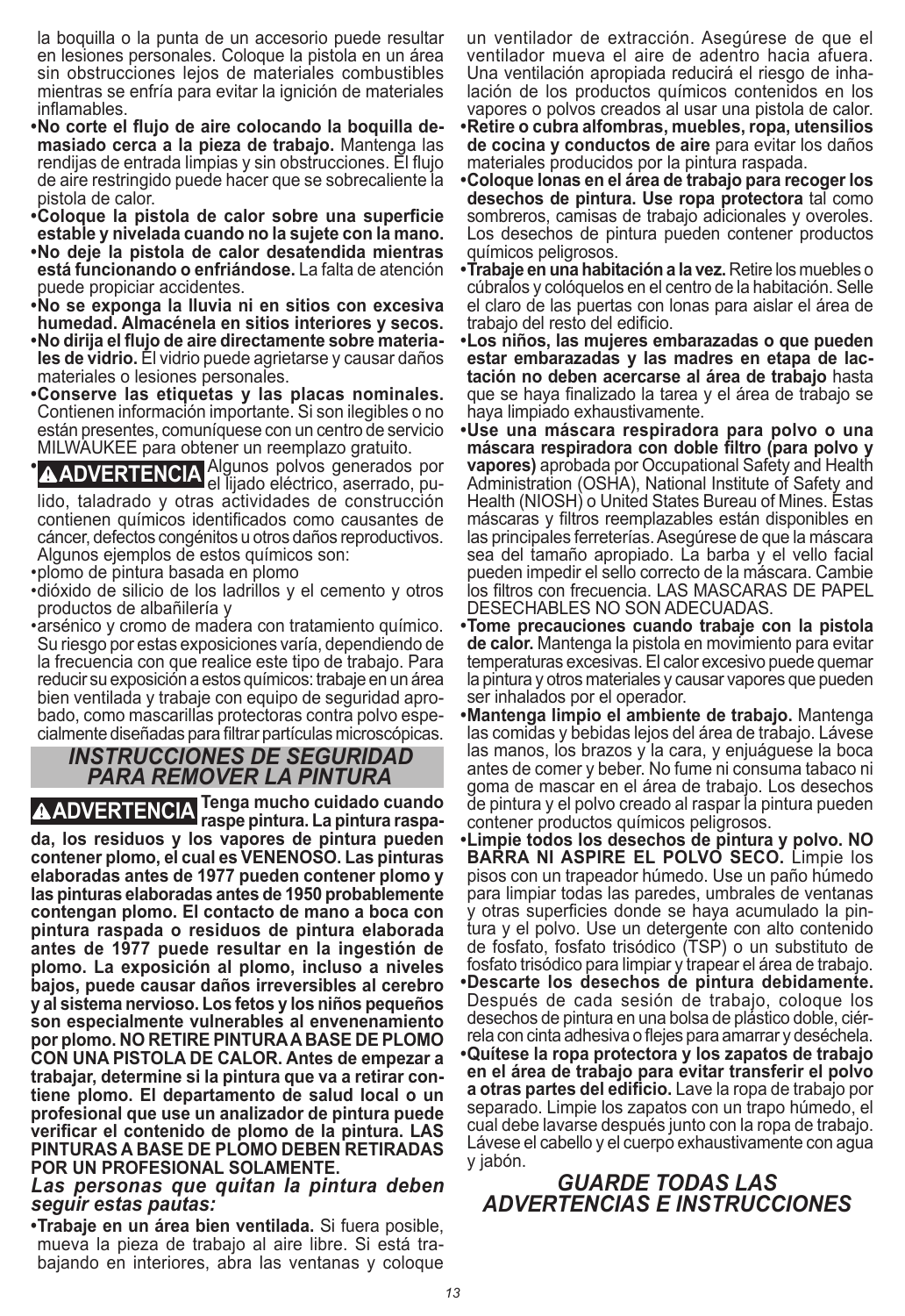#### *ESPECIFICACIONES*

| Temperatura ambiente recomendada |  |
|----------------------------------|--|

para operar.............. -18°C to 50°C (0°F to 125°F)

#### *DESCRIPCION FUNCIONAL*



#### *SIMBOLOGÍA*

Corriente continua **UL Listing Mark para** 

Volts

Canadá y Estados Unidos

#### *ENSAMBLAJE*

**ADVERTENCIA Recargue la batería sólo con el cargador especificado para ella. Para instrucciones específicas sobre cómo cargar, lea el manual del operador suministrado con su cargador y la batería.** 

### **Como se inserta/quita la batería en la herramienta**

Para **retirar** la batería, presione los botones de liberación y jale de la batería para sacarla de la herramienta.

**ADVERTENCIA Para reducir el riesgo de le-siones, extraiga siempre la batería antes de acoplar o desacoplar accesorios.**  Para **introducir** la batería, deslícela en el cuerpo de la herramienta. Asegúrese de que quede bien firme en su posición.

**ADVERTENCIA Utilice únicamente acceso-rios específicamente recomendados para esta herramienta. El uso de accesorios no recomendados podría resultar peligroso.**

**Para reducir el riesgo de lesiones personales, no retire las puntas de los accesorios hasta que se hayan enfriado a la temperatura ambiente.**

#### **Instalación/extracción de las boquillas**

- 1. Para **instalar**, deslice la boquilla sobre la punta de la pistola de calor y gírela para fijarla.
- 2. Ajuste la distancia de la pieza de trabajo y la duración de la aplicación según corresponda.
- 3. Para **extraer**, permita que la herramienta se en- fríe a temperatura ambiente, luego gire y jale la boquilla para retirarla de la herramienta.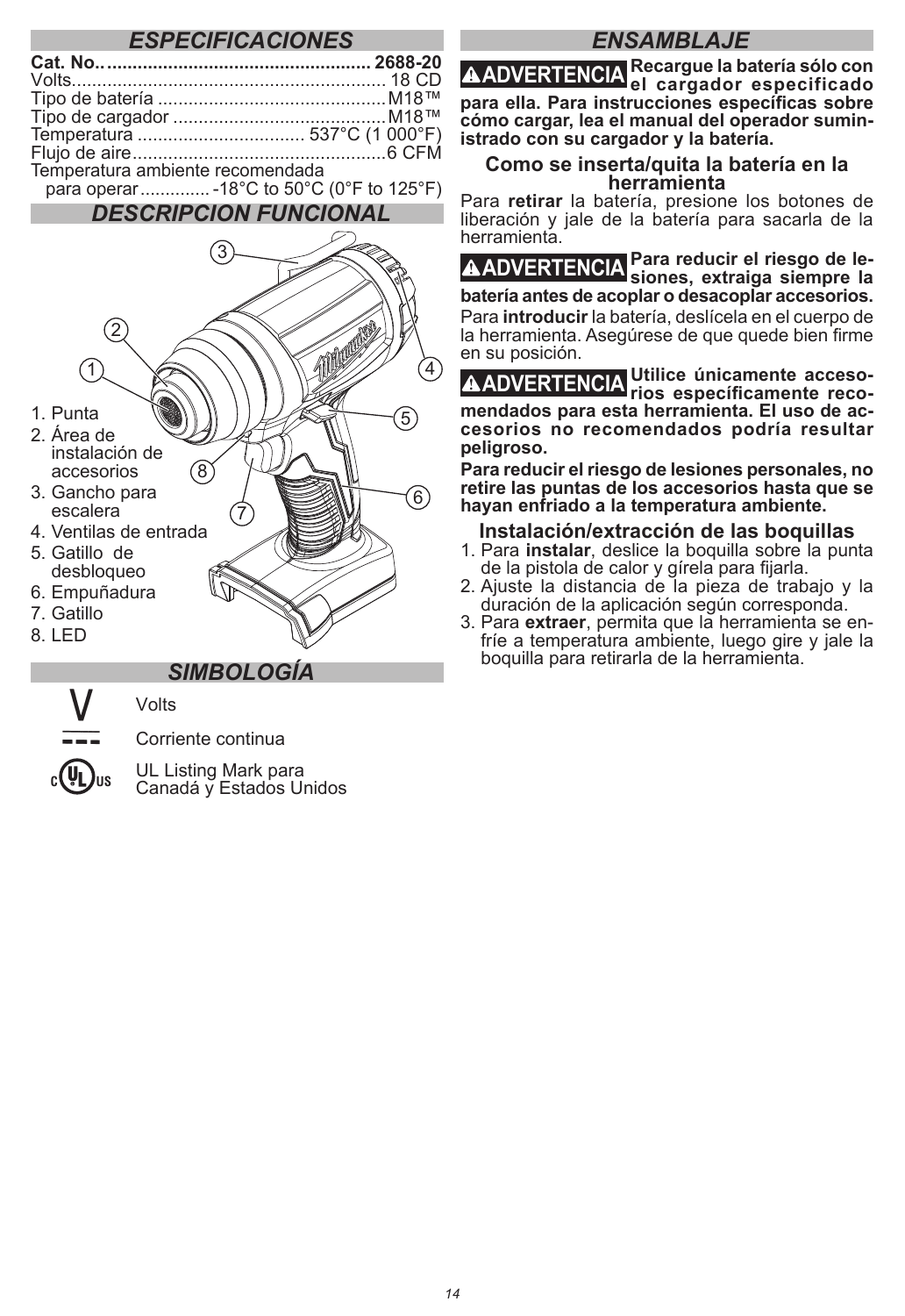#### *OPERACION*

**ADVERTENCIA Para reducir el riesgo de una lesión, desconecte siempre la herramienta antes de fijar o retirar accesorios, o antes de efectuar ajustes. Utilice sólo los accesorios específicamente recomendados. El uso de otros accesorios puede ser peligroso.**

**Para reducir el riesgo de lesiones, use siempre lentes de seguridad o anteojos con protectores laterales.**

**Para reducir el riesgo de lesiones personales, no retire las puntas de los accesorios hasta que se hayan enfriado a la temperatura ambiente.** 

#### **Apagado/encendido**

La cantidad apropiada de calor para cada aplicación depende de la distancia entre la boquilla y la pieza de trabajo, y el tiempo que se aplica calor. Pruebe con materiales de desecho. Tenga cuidado mientras ropiada de distancia y tiempo de aplicación. Al aplicar calor, realice un movimiento hacia delante y hacia atrás, a menos que se desee aplicar calor concen- trado. Cuando le hacen, siempre coloque la herra- mienta sobre una superficie plana, así que la pistola no punta para permitir que la boquilla se enfríe. 1. Para **ENCENDER** la herramienta, presione el botón de desbloqueo y oprima el gatillo.

2. Para **APAGAR** la herramienta, suelte el gatillo.

#### *APPLICACIONES*

**ADVERTENCIA Para reducir el riesgo de le-siones personales, no retire las puntas de los accesorios hasta que se hayan enfriado a la temperatura ambiente.**

*Tipos de boquillas*

**•**Boquilla de gancho - Calor circundante para solda- dura de tubería delgada, soldadura suave de tubería de cobre, formación de tubos y contracción de tubos termocontraíbles.

- **•**Boquilla de reducción de aire Calor intensificado y dirigido a un punto específico para esquinas, acodamiento de plexiglás y soldadura.
- **•**Boquilla deflectora El calor desviado protege los paneles de cristal al remover pintura y masilla.

**•**Boquilla distribuidora de aire - Dirige el calor sobre áreas grandes para secar, remover pintura, cubier- tas de pisos y superficies de vinil.

#### **Remoción de pintura**

**ADVERTENCIA!** Lea las instrucciones de seguridad para remover la pintura antes de proceder con la remoción.

- 1. Ubique la boquilla aproximadamente a 25 mm (1") de la superficie de trabajo.
- 2. Mueva la boquilla hacia atrás y hacia adelante sobre un área pequeña de la pieza de trabajo.
- 3. Cuando la pintura comience a producir ampollas, y luego, deje de aplicar calor.

4. Quite la pintura con una espátula de borde filoso.

#### **Contracción térmica**

- 1. Coloque la boquilla de reducción de aire o de gancho en la pistola de calor.
- 2. Para calentar tubos termocontraíbles, aplique calor a la pieza de trabajo con un movimiento lateral hasta que el tubo se contraiga. Deje de aplicar calor inmediatamente.

### *MANTENIMIENTO*

**ADVERTENCIA Para reducir el riesgo de una lesión, desconecte siempre la herramienta antes de darle cualquier mantenimiento. Nunca desarme la herramienta ni trate de hacer modificaciones en el sistema eléctrico de la misma. Acuda siempre a un Centro de Servicio MILWAUKEE para TODAS las reparaciones.**

#### **Mantenimiento de las herramientas**

Adopte un programa regular de mantenimiento y mantenga su herramienta en buenas condiciones. Inspeccione la herramienta para problemas como ruidos indebidos, desalineadas o agarrotadas de partes móviles, piezas rotas o cualquier otra condición que pueda afectar el funcionamiento de la herramienta. Envíe su herramienta al Centro de Servicio MILWAUKEE para reparación. Después de 6 meses a un año, dependiendo del uso dado, envíe su herramienta al Centro de Servicio MILWAUKEE más cercano para la inspección.

Si la herramienta no arranca u opera a toda su potencia con una batería completamente cargada, limpie, con una goma o borrador, los contactos de la batería y de la herramienta. Si aun asi la herramienta no trabaja correctamente, regrésela, con el cargador y la batería, a un centro de servicio MILWAUKEE.

**ADVERTENCIA Para reducir el riesgo de le-siones, descarga eléctrica o daño a la herramienta, nunca la sumerja en líquidos ni permita que estos fluyan dentro de la misma.**

**Limpieza**<br>Limpie el polvo y suciedad de las ventilas. Mantenga los mangos limpios, secos y libres de aceite o grasa. Use solo jabón neutro y un trapo húmedo para limpiar, ya que algunos substancias y solventes limpiadores son dañinos a los plásticos y partes aislantes. Algunos de estos incluyen: gasolina, turpentina,thíner, lacas, thíner para pinturas, solven- tes para limpieza con cloro, amoníaco y detergentes caseros que tengan amonia. Nunca usa solventes in- flamables o combustibles cerca de una herramienta.

#### **Reparaciones**

Si su herramienta, batería o cargador están dañados, envíela al centro de servicio más cercano.